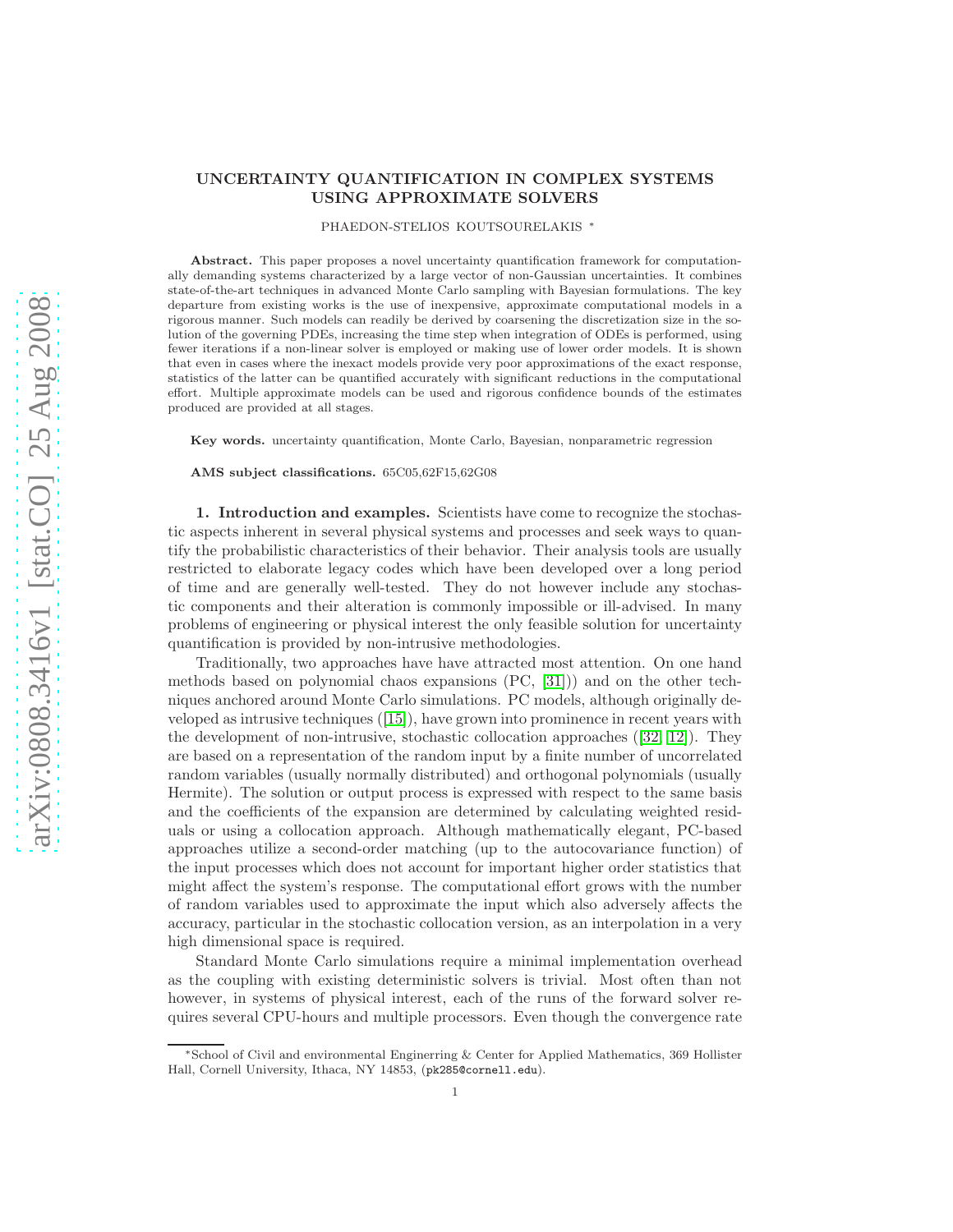$O(\sqrt{N})$  (where N is the number of independent samples) is independent of the dimensionality of the random input, it is sufficiently slow to constitute the method impractical or infeasible as several calls to forward solver have to be made to achieve good accuracy. Another disadvantage of classical Monte Carlo is that it does not directly provide confidence intervals for the estimates produced as those are usually basedon asymptotic results (i.e. when  $N \to \infty$ ) and the central limit theorem ([\[28\]](#page-26-4)). Recent years have seen significant progress in the development of advanced Monte Carlo techniques which employ evolutionary strategies in combination with Markov Chain Monte Carlo (MCMC) and Importance Sampling([\[14,](#page-26-5) [25,](#page-26-6) [19\]](#page-26-7)). In many cases this has led to algorithms which require 10 or 100 times less samples in order to produce estimates of the same accuracy([\[2\]](#page-25-0)).

Despite this dramatic improvements, the associated computational effort can still be tremendous for systems of practical interest, where even a modest number of 100 or 1000 runs can be infeasible. It is obvious that a new perspective is needed. In the author's opinion this can be achieved if analysis goes beyond the black-box solver as the only means of probing the problem of interest. Indeed in many situations, several other pieces of knowledge and structural elements of the problem at hand, are readily available but left unexploited. For example, quite frequently the computational models of interest involve the solution of a system of PDEs using Finite Elements (FE) or Finite Differences (FD). These imply the spatio-temporal discretization of the governing differential equations and quite often the mesh sizes or time steps have to be particularly small in order to capture the salient features of the solution. Without recourse to rigorous mathematical proofs, it is well-known that an FE solver that operates on a coarser spatio-temporal grid can give an approximate solution at a lower computational cost as the system of equations that need to be solved are smaller. The deviation from the "exact" (or reference) solution can be significant but in principle this approximate solver can be used to obtain some, inaccurate of course, information about our exact model. As it will be demonstrated in the sections to come, it is not important if the solutions of the approximate solver deviate significantly from the exact, but it suffices that they exhibit some sort of dependence. It is this dependence that we will exploit in a general and rigorous computational framework in conjuction with a few, carefully selected runs of the full, exact model. We will make no claims about the optimality of the approximate solvers selected. In fact as it will be demonstrated in the examples even crude approximations can yield impressive increases in computational efficiency. Furthermore, the framework proposed allows for the introduction of several such approximate models similar to the way one would elicit opinions from multiple experts before making a decision. In that respect even low-order, fast PC models can be utilized. Such an approach can be employed even in cases where no accurate computational model exists but rather we have to rely on experiments in order to collect the necessary information about the system. Since conducting experiments can be costly and time consuming it is desirable to minimize them by making use of approximate computational models that might be available.

To that end we investigate Bayesian alternatives to classical uncertainty quantification techniques In particular we formulate a regression problem that establishes the connection between the response values from the approximate and exact solver. This is achieved using a flexible, non-parametric Bayesian model that employs a very efficient Sequential Monte Carlo inference algorithm. An added advantage of this approach is that prior knowledge or expertise of the analyst regarding the relationship between approximate and exact solvers can be readily incorporated in the prior dis-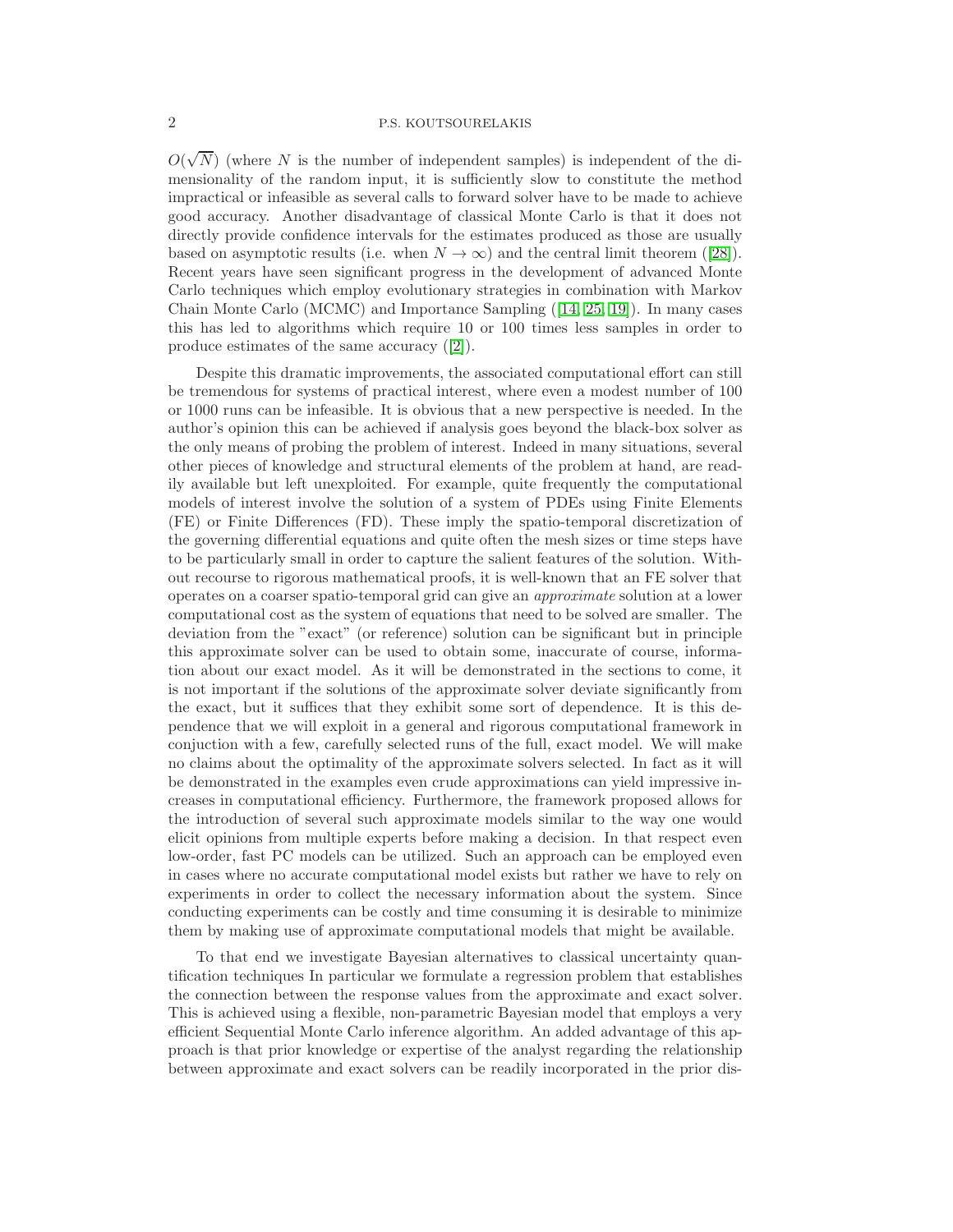tributions. Once this relation is established, the posterior distribution can be readily used to obtain estimates and confidence intervals on the output statistics of interest. These can in turn be used to actively and adaptively improve the accuracy of the regression by performing runs of the expensive solver in regions that contribute most significantly to these uncertainties. An interesting extension involves using more than one approximate solvers simultaneously in order to improve the accuracy and computational efficiency of the model. This resembles mixtures of experts models that are commonly used in various statistical applications, as each approximate solver provides some, generally incomplete, information about the exact model which is then aggregated in order to obtain the best possible estimate.

2. Proposed Approach. Let  $(\Omega, \mathcal{F}, \mathcal{P})$  be a complete probability space, where  $\Omega$  is the event space, F the  $\sigma$ -algebra, and P the probability measure. Consider the following stochastic differential equation:

<span id="page-2-0"></span>
$$
\mathcal{L}(u(z,t); \xi(\omega)) = f(z,t; \xi(\omega)), \quad z \in \mathcal{D}, \ t > 0 \tag{2.1}
$$

defined on the domain  $\mathcal{D} \subset \mathbb{R}^q$  ( $q = 1, 2, 3$ ) with appropriate initial/boundary conditions which might also depend on the vector of uncertainties represented by  $\xi(\omega): \Omega \to \mathbb{R}^d$ . We are particularly interested in the most general and difficult case where  $\xi$  is of very large dimension (i.e.  $d \gg 1$  ) and it should not or cannot be condensed using any of the standard dimension reduction techniques (e.g. PCA). Let  $u(z, t; \xi(\omega))$  denote the solution process which satisfies Equation [\(2.1\)](#page-2-0) for P-almost everywhere. We are interested in the statistics of the output itself or of a function thereof which we denote by  $y(\xi) : \mathbb{R}^d \to \mathbb{R}^r$  emphasizing the dependence on the vector of input uncertainties  $\xi$ . We further postulate the existence of a forward solver of the linear/nonlinear equation in Equation [\(2.1\)](#page-2-0) that corresponds to a deterministic version of the differential operator  $\mathcal L$  (for fixed  $\xi$ ). In general however one might consider reduced versions of the above problem (i.e. dependence only on time or space) or even systems (and associated computational models) which are not governed by SPDEs but nevertheless characterized by a high-dimensional vector of input uncertainties  $\xi$ . For illustration purposes we will restrict the presentation to the case that  $y$  is scalar (i.e.  $r = 1$ . Naturally y may depend on other deterministic parameters which are omitted for economy of notation.

The input uncertainties  $\xi$  are characterized by a probability density  $\pi_{\xi}$ . In order for the problem to be well-posed,  $\pi_{\xi}$  need not be known analytically but it suffices to be able to draw samples from  $\pi_{\xi}$ . Our goal is to calculate statistics of the response, e.g.:

<span id="page-2-1"></span>
$$
Pr[y \in \mathcal{A}] = \int \mathbf{1}_{\mathcal{A}}(y(\xi)) \ \pi_{\xi}(\xi) \ d\xi \tag{2.2}
$$

where  $\mathbf{1}_{\mathcal{A}}$  is the indicator function of a  $\pi_{\xi}$ -measurable subset  $\mathcal{A}$ , or:

<span id="page-2-2"></span>
$$
E[h(y)] = \int h(y(\xi)) \ \pi_{\xi}(\xi) \ d\xi \tag{2.3}
$$

where h is any  $\pi_{\xi}$ -integrable function.

Quite often the statistics of interest involve very rare events (i.e.  $Pr[y \in \mathcal{A}] \ll 1$ ), as is the case for example in molecular dynamics simulations where transition to a local minimum of the free-energy landscape happens infrequently or in estimating reliability of mechanical components. In other cases we are interested in expectations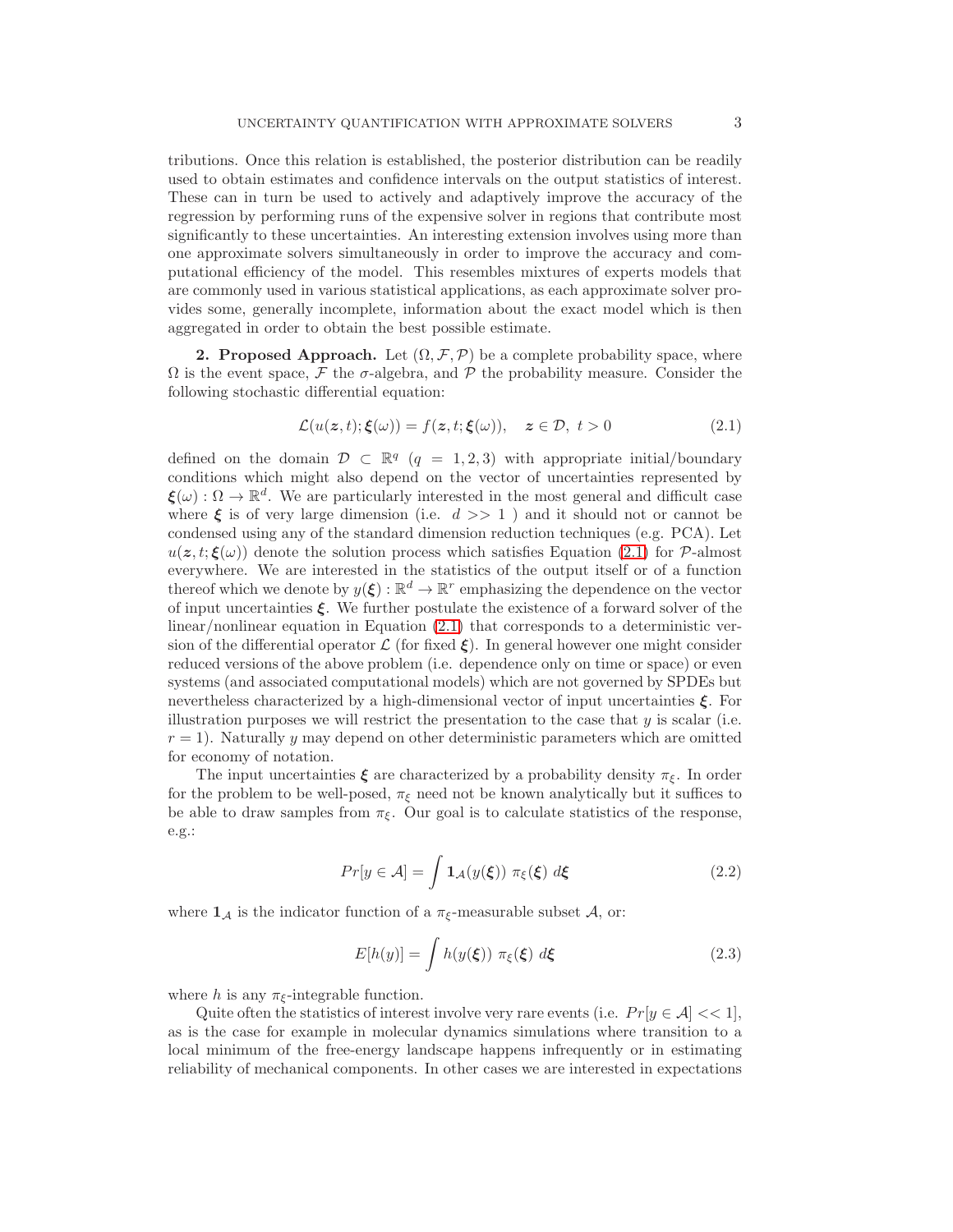of multimodal functions  $h$  as is the case in nonlinear dynamical systems where small perturbations in the input  $\xi$  can lead to significant differences in the (long-term) response. Due to the large variance of the integrands in Equations [\(2.2\)](#page-2-1) or [\(2.3\)](#page-2-2), several calls to the forward solver have to be made (to calculate the response  $y$  for various  $\xi$ 's) which imply a significant or insurmountable computational burden, particularly in cases where each of these calls imply several CPU-hours on multiple processors.

To address these issues we postulate the existence of  $M$  approximate forward solvers  $x_m(\xi) : \mathbb{R}^d \to \mathbb{R}^r$ , for  $m = 1, ..., M$ , as those discussed in the introduction and in the numerical examples to follow. Each of those provides approximations to the output of interest at a fraction of the computational cost. The latter requirement is the key in increasing the overall computational efficiency in the proposed framework, whereas the former condition can be interpreted very loosely. In fact it is acceptable that the  $x_m$ 's provide very poor estimates (i.e.  $y(\xi)-x_m(\xi)$ ) is relatively large) as long as there is some statistical dependence between them. In that sense  $x_m$  might not even correspond to the same output quantities, although in such cases the selection of reasonable approximate solvers can be less straightforward. For the purposes of this work,  $x_m$ 's are viewed as (potentially) biased and partial predictors of the output y. Our goal is to quantify the information these predictors provide for the purposes of estimating statistics of  $y$  at a fraction of the computational cost. In particular, if  $\mathbf{x} = (x_1, x_2, \dots, x_m)$ , Equation [\(2.2\)](#page-2-1) can be rewritten as:

<span id="page-3-0"></span>
$$
Pr[y \in A] = E_{\mathbf{x}} [Pr[y \in A | \mathbf{x}]]
$$
  
=  $\int Pr[y \in A | \mathbf{x}] \pi_x(\mathbf{x}) d\mathbf{x}$   
=  $\int \left( \int \mathbf{1}_A(y) p(y | x) dy \right) \pi_x(\mathbf{x}) d\mathbf{x}$  (2.4)

and Equation [\(2.3\)](#page-2-2):

<span id="page-3-1"></span>
$$
E[h(y)] = E_{\mathbf{x}} [E[h(y) | \mathbf{x}]]
$$
  
= 
$$
\int E[h(y) | \mathbf{x}] \pi_x(\mathbf{x}) d\mathbf{x}
$$
  
= 
$$
\int \left( \int h(y) p(y | \mathbf{x}) dy \right) \pi_x(\mathbf{x}) d\mathbf{x}
$$
 (2.5)

Hence it is apparent that estimates of  $Pr[y \in A]$  and  $E[h(y)]$  can be obtained as long as the density  $\pi_x(\mathbf{x}) = \int \delta(\mathbf{x}-\mathbf{x}(\boldsymbol{\xi})) \pi_{\boldsymbol{\xi}}(\boldsymbol{\xi}) d\boldsymbol{\xi}$  and conditional  $p(y | \mathbf{x})$  are known. Given that calls to the approximate solvers are computationally inexpensive in relative terms as it will be seen in the examples of section [3,](#page-16-0)  $\pi_x(\mathbf{x})$  can be readily evaluated using direct or advanced Monte Carlo techniques as those discussed previously. The pivotal component is the conditional density  $p(y | x)$  which probabilistically quantifies the information that the predictors  $x$  carry about  $y$ .

Figure [2.1](#page-18-0) trivially illustrates the two extreme scenaria. On one hand  $y$  and  $x$  are statistically independent. In this case knowledge of x is completely useless in furnishing information about y and  $p(y | x) = p(y)$ . Hence the proposed framework cannot offer any improvement. On the other extreme, there exists an injective, deterministic mapping between the two quantities, i.e.  $y = g(\mathbf{x})$  and therefore knowing x and its statistics translates straightforwardly to y since  $p(y | x) = \delta(y - g(x))$ . The proposed methodology is applicable to all cases except the one of independence between x and y.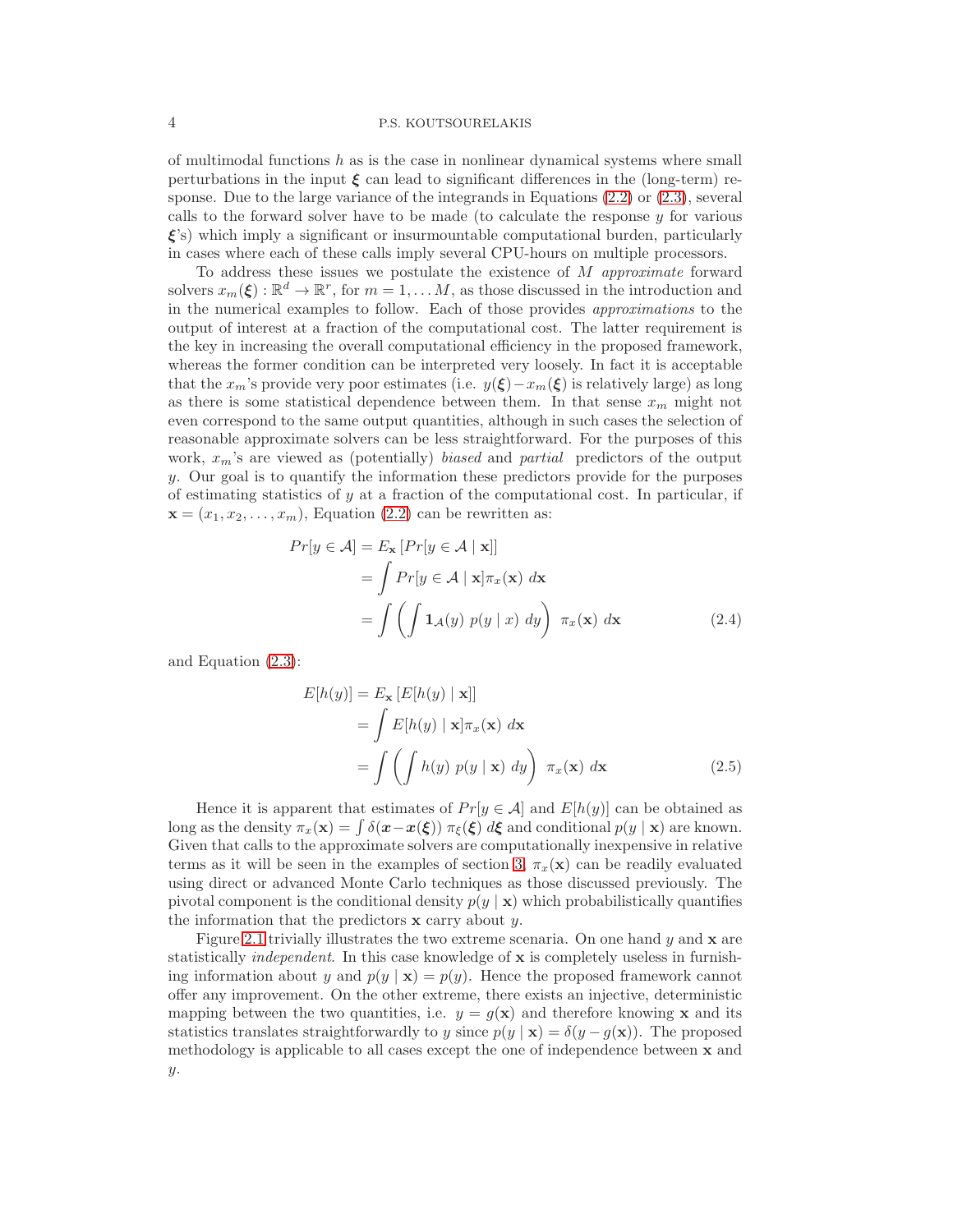

Fig. 2.1.

Critical to the feasibility of proposed framework is establishing a quantitative link between the *exact* y and *approximate* **x** outputs as described by  $p(y | \mathbf{x})$ . This will be accomplished using computationally generated data that consist of pairs of  $\{(\mathbf{x}_i = \mathbf{x}(\boldsymbol{\xi}_i), y_i = y(\boldsymbol{\xi}_i))\}_{i=1}^n$  obtained by running approximate and exact solvers for the same  $\xi_i$ . This is discussed in detail in the next 3 sub-sections. The task of utilizing the inferred models for the purposes of estimating Equation [\(2.4\)](#page-3-0) or Equation [\(2.5\)](#page-3-1) is discussed in sub-section [2.4](#page-14-0) and illustrated in the examples of section [3.](#page-16-0)

2.1. Hierarchical Bayesian model. We assume that the data have been rescaled so that  $\mathbf{x}_i \in [0, 1]^M$  and consider regression models of the form:

<span id="page-4-0"></span>
$$
y(\xi_i) = y_i = f(\mathbf{x}(\xi_i); \boldsymbol{\theta}) + \sigma Z_i
$$
\n(2.6)

where f is a function of the predictors  $\mathbf{x} = (x_1, \dots, x_M)$  and model parameters  $\theta$ , and Z<sub>i</sub> are i.i.d standard normal variates i.e.  $Z_i \sim \mathcal{N}(0, 1)$  (if  $y \in \mathbb{R}^r$  then  $f, Z_i \in \mathbb{R}^r$ ). Equation [\(2.6\)](#page-4-0) postulates that, given the model parameters  $\theta$ , for an input  $\xi_i$  for which the outputs of the approximate models are  $x_m(\xi_i)$ , the target response  $y(\xi_i)$  is normally distributed with mean  $f(\mathbf{x}(\boldsymbol{\xi}_i); \boldsymbol{\theta})$  and standard deviation  $\sigma$ , i.e.:

<span id="page-4-1"></span>
$$
y_i \mid \mathbf{x}(\xi_i), \theta, \sigma \sim \mathcal{N}(f(\mathbf{x}(\xi_i); \theta), \sigma^2 \mathbf{I})
$$
\n(2.7)

At first glance such a model seems highly restrictive as it is unlikely that  $y$  is normally distributed (given x and model parameters  $\theta$ ). For that purpose we adopt a Bayesian formulation in which the model parameters  $\theta$  are assumed random and equipped with a distribution. This allows us to actually formulate a family of such models (each corresponding to a particular  $\theta$ ) and even though conditionally on  $\theta$ , y is normally distributed, marginally (when  $\theta$  are integrated out) non-Gaussian distributions can be considered.

Bayesian formulations differ from classical statistical approaches (frequentist) in that all unknown parameters are treated as random. Hence the results of the inference process are not point estimates but distribution functions. The basic elements of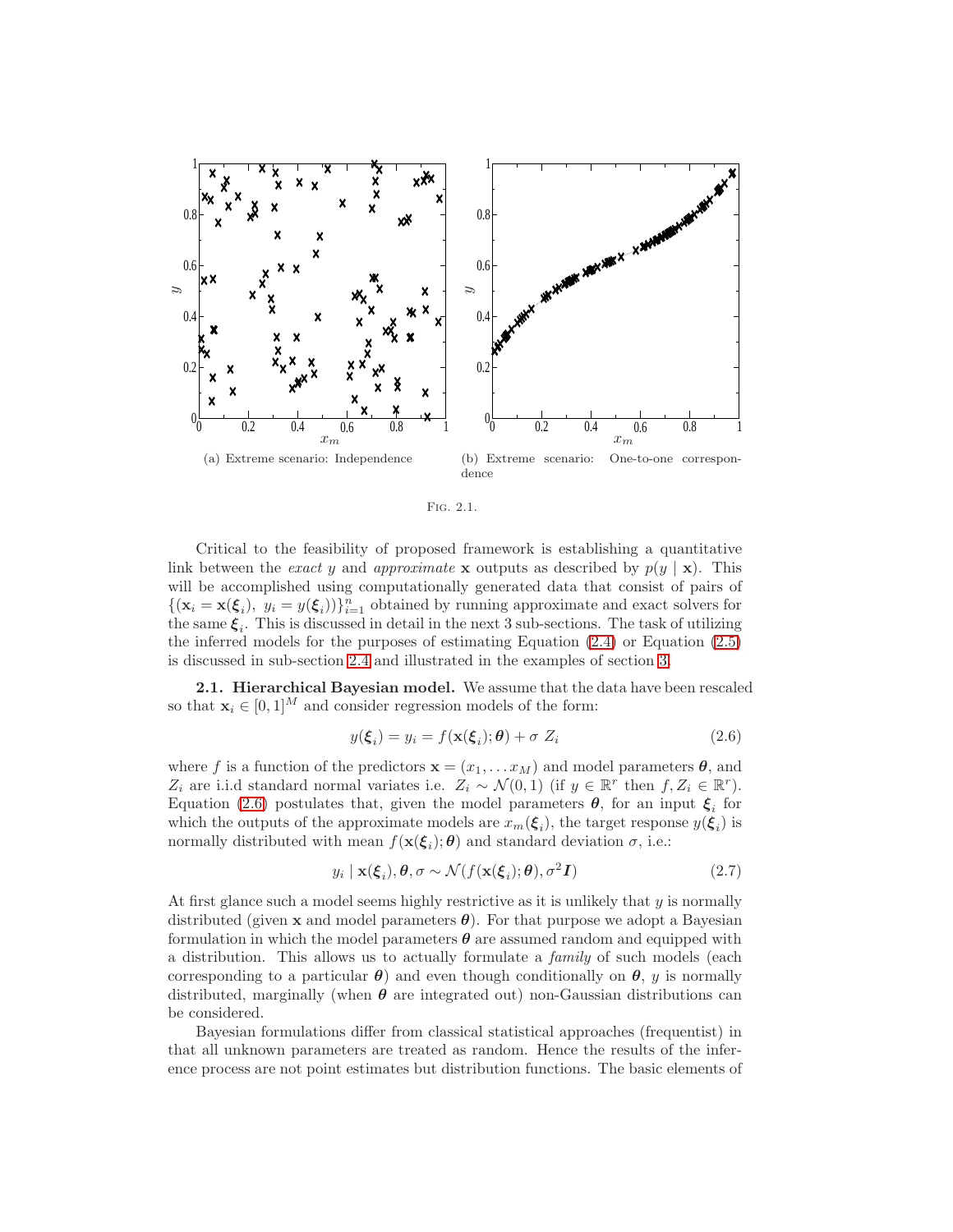Bayesian models are the *likelihood* function  $L(\theta) = p(data \mid \theta)$  which is a conditional probability distribution and gives a (relative) measure of the propensity of observing data for a given model configuration specified by the parameters  $\theta$ . The likelihood function is also encountered in frequentist formulations where the unknown model parameters  $\theta$  are determined by maximizing  $L(\theta)$ . This could be thought as the probabilistic equivalent of deterministic optimization techniques commonly used in such problems. The second component of Bayesian formulations is the prior distribution  $p(\theta)$  which encapsulates in a probabilistic manner any knowledge/information/insight that is available to the analyst prior to observing the data. Although the prior is a point of frequent criticism due to its inherently subjective nature, it can prove extremely useful in the context of problems examined as it provides a mathematically consistent vehicle for injecting the analyst's insight (whenever it is available) with regards to the relation between the exact and approximate models. The combination of prior and likelihood based on Bayes' rule yields the posterior distribution  $\pi(\theta)$  which probabilistically summarizes the information extracted from the data with regards to the unknown  $\theta$ :

<span id="page-5-1"></span>
$$
\pi(\boldsymbol{\theta}) = p(\boldsymbol{\theta} \mid data) = \frac{p(data \mid \boldsymbol{\theta}) \ p(\boldsymbol{\theta})}{p(data)} \propto p(data \mid \boldsymbol{\theta}) \ p(\boldsymbol{\theta}) \tag{2.8}
$$

Hence Bayesian formulations allow for the possibility of multiple solutions - in fact any  $\theta$  in the support of the likelihood and the prior is admissible - whose *relative* plausibility is quantified by the posterior. Credible or confidence intervals can be readily estimated from the posterior which quantify inferential uncertainties about the unknowns.

The crucial ingredient is of course the prior specification, not only in terms of the functional form of  $p(\theta)$  but primarily in terms of the structural characteristics of the relation between  $y$  and  $x$  that is implied in Equation [\(2.6\)](#page-4-0). It is easily understood, that any parameterization that depends on a finite number of  $\theta$  will be restrictive no matter how large the family of models that it contains. Furthermore, in order to be consistent with the principle of parsimony, prior models should make as few assumptions as possible and allow their complexity to be inferred from the data. To satisfy the aforementioned desiderata and overcome the shortcomings of existing approaches, we propose the use of nonparametric priors ([\[30,](#page-26-8) [21\]](#page-26-9)). As the term can be misleading, we note that this does not imply lack of parameters but rather that the number of parameters is not a *priori fixed* and can change as the data dictates. At the core of such representations, lie simple basis functions, whose shape and location are controlled by a few parameters. The key unknown is the cardinality of the model, i.e. the number of such terms that are needed to provide a good interpretation of the data. Consider the expansion:

<span id="page-5-0"></span>
$$
f(\boldsymbol{x};\boldsymbol{\theta}) = a_0 + \sum_{i=1}^{k} a_j K_j(\boldsymbol{x};\boldsymbol{\phi}_j) \quad x \in D \tag{2.9}
$$

where  $\boldsymbol{\theta} = (k, {\{\boldsymbol{\phi}_j\}}), K_j$  are kernels that serve as the basis functions of our representation and  $\phi_j$  associated parameters. Expression [\(2.9\)](#page-5-0) is motivated by the representer theorem of Kimeldorf and Wahba([\[18\]](#page-26-10)), which states that the solution to the problem of minimizing a goodness-of-fit loss function subject to a Reproducing Kernel Hilbert Space norm penalty lies in a subspace represented as in Equation [\(2.9\)](#page-5-0). Overcomplete representations as in Equation [\(2.9\)](#page-5-0) have been advocated because they have greater robustness in the presence of noise, can be sparser, and can have greater flexibility in matchingstructure in the data  $([20, 1, 21])$  $([20, 1, 21])$  $([20, 1, 21])$  $([20, 1, 21])$  $([20, 1, 21])$ . One possible selection for the functional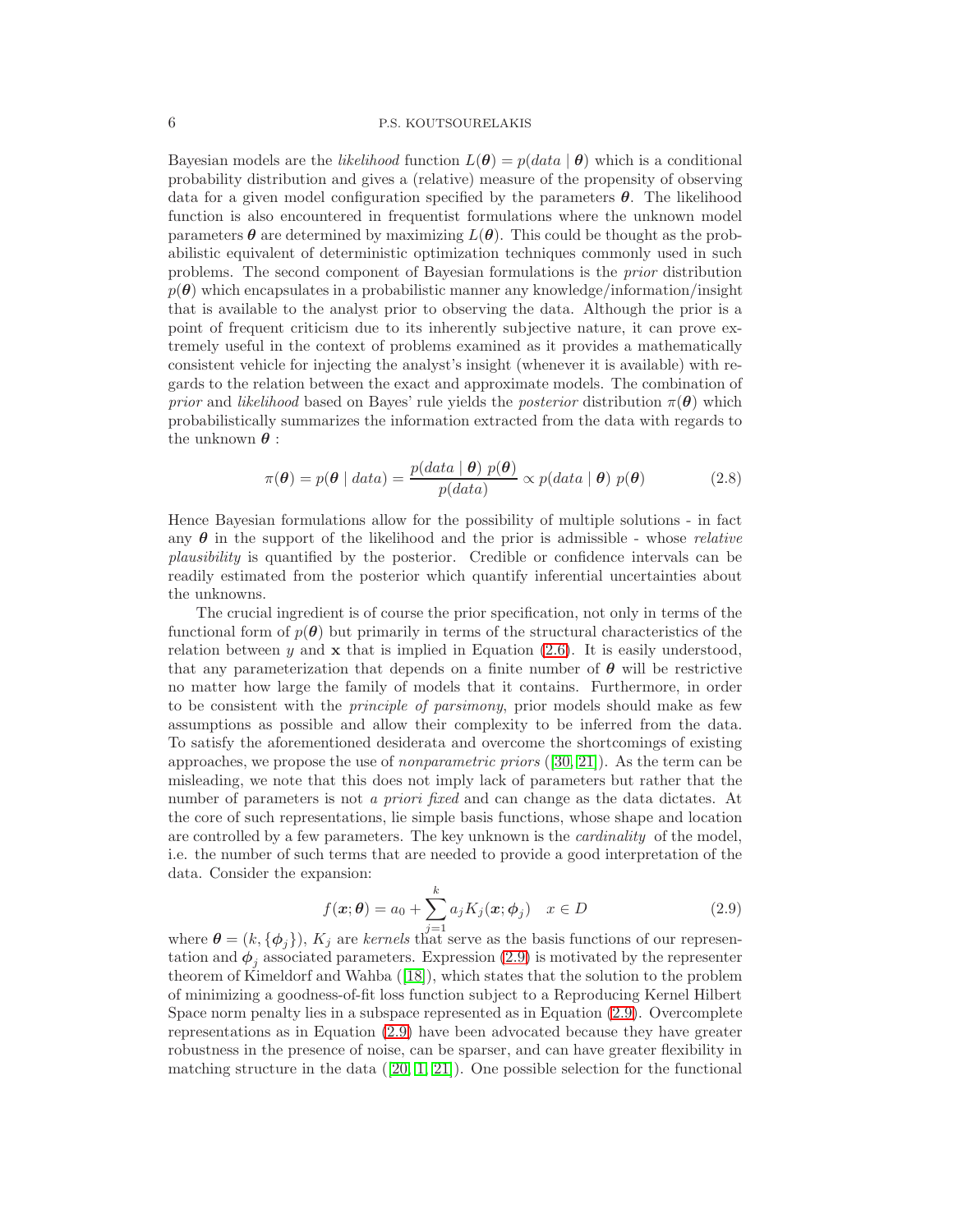form of  $K_j$ , that also has an intuitive parameterization, is isotropic, Gaussian kernels:

$$
K(\boldsymbol{x};\boldsymbol{\phi}_j) = (\boldsymbol{x}_j,\tau_j)) = \exp\{-\tau_j \parallel \boldsymbol{x} - \boldsymbol{\nu}_j \parallel^2\}
$$
\n(2.10)

The parameters  $\tau_j$  directly correspond to the scale of variability of  $f(\mathbf{x})$ . Large  $\tau_j$ 's imply narrowly concentrated fluctuations and large values slower varying fields. The center of each kernel is specified by the location parameter  $\nu_i$ .

The parameters of the prior model adopted consist of:

- $k$ : the number of kernel functions needed,
- $\{a_j\}_{j=0}^k$ , the coefficients of the expansion in Equation [\(2.9\)](#page-5-0). Each of those can be a scalar or vector depending on the dimensionality of the exact output y.
- $\{\tau_j\}_{j=1}^k$  the precision parameters of each kernel which pertain to the scale of the unknown field(s), and
- $\{\nu_j\}_{j=1}^k$  the center locations of the kernels which are points in  $[0,1]^M$ .

Let  $\theta_k = \{\{a_j\}_{j=0}^k, \{\tau_j\}_{j=1}^k, \{\nu_j\}_{j=1}^k\} \in \Theta_k$  denote the vector containing all the unknown parameters and  $\boldsymbol{\theta} = (k, \boldsymbol{\theta}_k)$ . If k is also assumed unknown and allowed to vary, then the dimension of  $\theta_k$  is variable as well and  $\Theta_k \triangleq (\mathbb{R}^{k+1})^r \times$  $(\mathbb{R}^+)^k \times ([0,1]^M)^k$ . For example, in the case of two approximate solvers  $(x_1, x_2)$  $(M = 2)$  and a scalar y  $(r = 1)$ ,  $\theta_k$  is of dimension  $(k + 1) + k + (2k) = 1 + 4k$ , i.e.  $\Theta_k \triangleq \mathbb{R}^{1+k} \times (\mathbb{R}^+)^k \times [0,1]^{2k}$ . In accordance with the Bayesian paradigm, all unknowns are considered random and are assigned prior distributions which quantify any information, knowledge, physical insight, mathematical constraints that is available to the analyst before the data is processed. Naturally, if specific information about the relation between exact y and approximate  $x$  outputs is available it can be reflected on the prior distributions. We consider prior distributions of the following form (excluding hyperparameters):

$$
p(k, \{a_j\}_{j=0}^k, \{\tau_j\}_{j=1}^k, \{\boldsymbol{x}_j\}_{j=1}^k) \propto p(k) \times p(\{a_j\}_{j=0}^k | k) \times p(\{\tau_j\}_{j=1}^k | k) \times p(\{\tau_j\}_{j=1}^k | k) \times p(\{\boldsymbol{x}_j\}_{j=1}^k)) \tag{2.11}
$$

In order to increase the robustness of the model and exploit structural dependence weadopt a hierarchical prior model  $([13])$  $([13])$  $([13])$ .

<span id="page-6-0"></span>2.2. Prior Distribution. Pivotal to the robustness and expressivity of the model is the selection of the model size, i.e. of the number of kernel functions  $k$ in Equation [\(2.9\)](#page-5-0). This number is unknown a priori and in the absence of specific information, sparse representations should be favored. This is not only advantageous for computational purposes, as the number of unknown parameters is proportional to k, but also consistent with the parsimony of explanation principle or Occam's razor  $([17, 27, 24])$  $([17, 27, 24])$  $([17, 27, 24])$  $([17, 27, 24])$  $([17, 27, 24])$ . For that purpose, we propose a Poisson prior for k:

$$
p(k | \lambda) = e^{-\lambda} \frac{\lambda^k}{k!} \qquad k = 0, 1, \dots, \infty
$$
 (2.12)

For computational purposes, the aforementioned distribution is truncated beyond  $k_{max}$ . The latter is selected based on computational limitations and defines the support of the prior. This prior allows for representations of various cardinalities to be assessed simultaneously with respect to the data. As a result the number of unknowns is not fixed and the corresponding posterior has support on spaces of different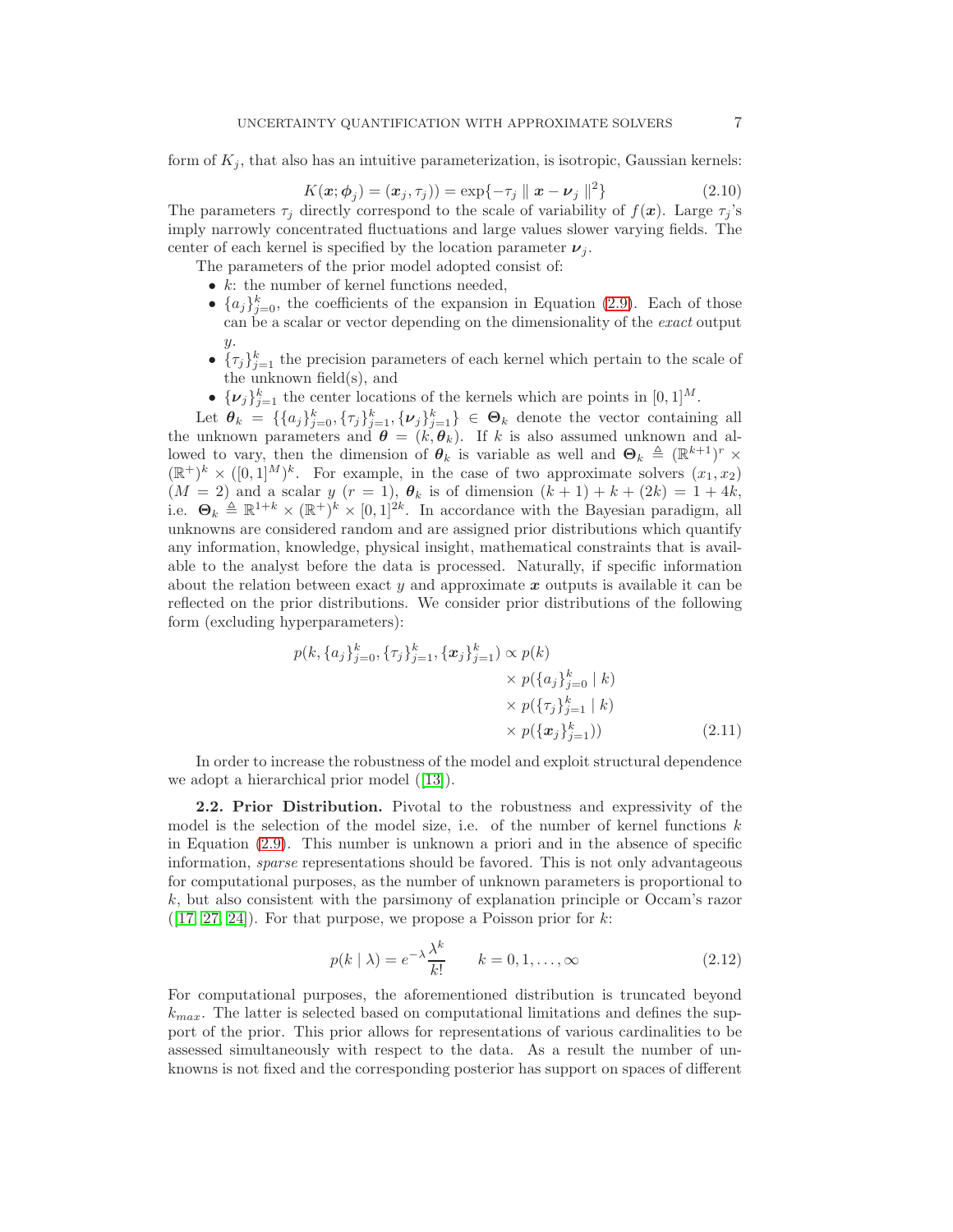dimensions as discussed in more detail in the sequence. In this work, an exponential hyper-prior is used for the hyper-parameter  $\lambda$  to allow for greater flexibility and robustness i.e.  $p(\lambda | s) = s \exp\{-\lambda s\}$ . After integrating out  $\lambda$  we obtain:

<span id="page-7-1"></span>
$$
p(k \mid s) \propto \frac{1}{(s+1)^{k+1}}, \qquad \text{for } k = 0, 1, \dots, k_{\text{max}} \tag{2.13}
$$

The parameters  $\{\tau_j\}_{j=1}^k$  control the scale of variability in the relation between y and x. If prior information about this is available then it can be readily accounted for by appropriate prior specification. In the absence of such information however multiple possibilities exist. We assumed  $\tau_j$  are a priori independent i.e.  $p(\{\tau_j\}_{j=1}^k)$  =  $\prod_{j=1}^{k} p(\tau_j)$  and a  $Gamma(a_\tau, b_\tau)$  prior was used for each  $\tau_j$ :

<span id="page-7-3"></span>
$$
p(\{\tau_j\}_{j=1}^k \mid k, \ a_{\tau}, b_{\tau}) = \prod_{j=1}^k \frac{b_{\tau}^{a_{\tau}}}{\Gamma(a_{\tau})} \tau_j^{a_{\tau}-1} \exp(-b_{\tau} \tau_j)
$$
(2.14)

This has a mean  $a_{\tau}/b_{\tau}$  and coefficient of variation  $1/\sqrt{a_{\tau}}$ . Diffuse versions can be adopted by selecting small  $a_{\tau}$ . A non-informative prior  $p(\tau_i) \propto 1/\tau_i$  arises as a special case for  $a_{\tau} = 2$  and  $b_{\tau} = 0$  which is invariant under rescaling. Furthermore. it offers an interesting physical interpretation as it favors "slower" varying representations (i.e. smaller  $\tau$ 's). In order to automatically determine the mean of the Gamma prior, we express  $b_{\tau} = \mu_j a_{\tau}$  where  $\mu_j$  is a location parameter for which an Exponential hyperprior is used with a hyper-parameter  $a_{\mu}$  i.e.  $p(\mu_j) = \frac{1}{a_{\mu}} e^{-\mu_j/a_{\mu}}$ . Integrating out the  $\mu_i$ 's leads to following prior:

<span id="page-7-2"></span>
$$
p(\{\tau_j\}_{j=1}^k \mid k, a_\tau, a_\mu) = \prod_{j=1}^k \frac{\Gamma(a_\tau + 1)}{\Gamma(a_\tau)} \frac{a_\tau^{a_\tau}}{\tau_j^{(a_\tau - 1)}} \frac{1}{a_\mu} \frac{1}{(a_\tau \tau_j + a_\mu^{-1})^{(a_\tau + 1)}} \tag{2.15}
$$

For the coefficients  $a_i$  a multivariate normal prior was adopted:

$$
\{a_j\}_{j=0}^k \mid k, \sigma_a^2 \sim N(\mathbf{0}, \sigma_a^2 \mathbf{I}_{k+1}) \tag{2.16}
$$

where  $I_{k+1}$  is the  $(k+1) \times (k+1)$  identity matrix. The hyper-parameter  $\sigma^2$  which controls the spread of the prior is modeled by the standard inverse gamma distribution  $Inv - Gamma(a_0, b_0)$ . It can readily be marginalized leading to the following prior for  $a_i$ 's:

<span id="page-7-4"></span>
$$
p(\lbrace a_j \rbrace_{j=0}^k \mid k, a_0, b_0) = \frac{1}{(2\pi)^{(k+1)/2}} \frac{\Gamma(a_0 + \frac{k+1}{2})}{\left(b_0 + \frac{1}{2} \sum_{j=0}^k a_j^2\right)^{a_0 + (k+1)/2}}
$$
(2.17)

For the unknown kernel center locations  $\nu_j$ , a uniform prior in  $[0, 1]^M$  was used. Naturally if prior information is available about subregions with significant fluctuations this can be incorporated in the prior.

Based on the aforementioned equations, the complete prior model is given by:

<span id="page-7-0"></span>
$$
p(\theta \mid s, a_{\tau}, a_{\mu}, a_0, b_0) = \frac{1}{(s+1)^{k+1}} \times \prod_{j=1}^k \frac{\Gamma(a_{\tau} + 1)}{\Gamma(a_{\tau})} \frac{a_{\tau}^{a_{\tau}}}{\tau_j^{(a_{\tau}-1)}} \frac{1}{a_{\mu}} \frac{1}{(a_{\tau}\tau_j + a_{\mu}^{-1})(a_{\tau}+1)} \times \frac{1}{(2\pi)^{(k+1)/2}} \frac{\Gamma(a_0 + \frac{k+1}{2})}{(b_0 + \frac{1}{2}\sum_{j=0}^k a_j^2)^{a_0 + (k+1)/2}}
$$
(2.18)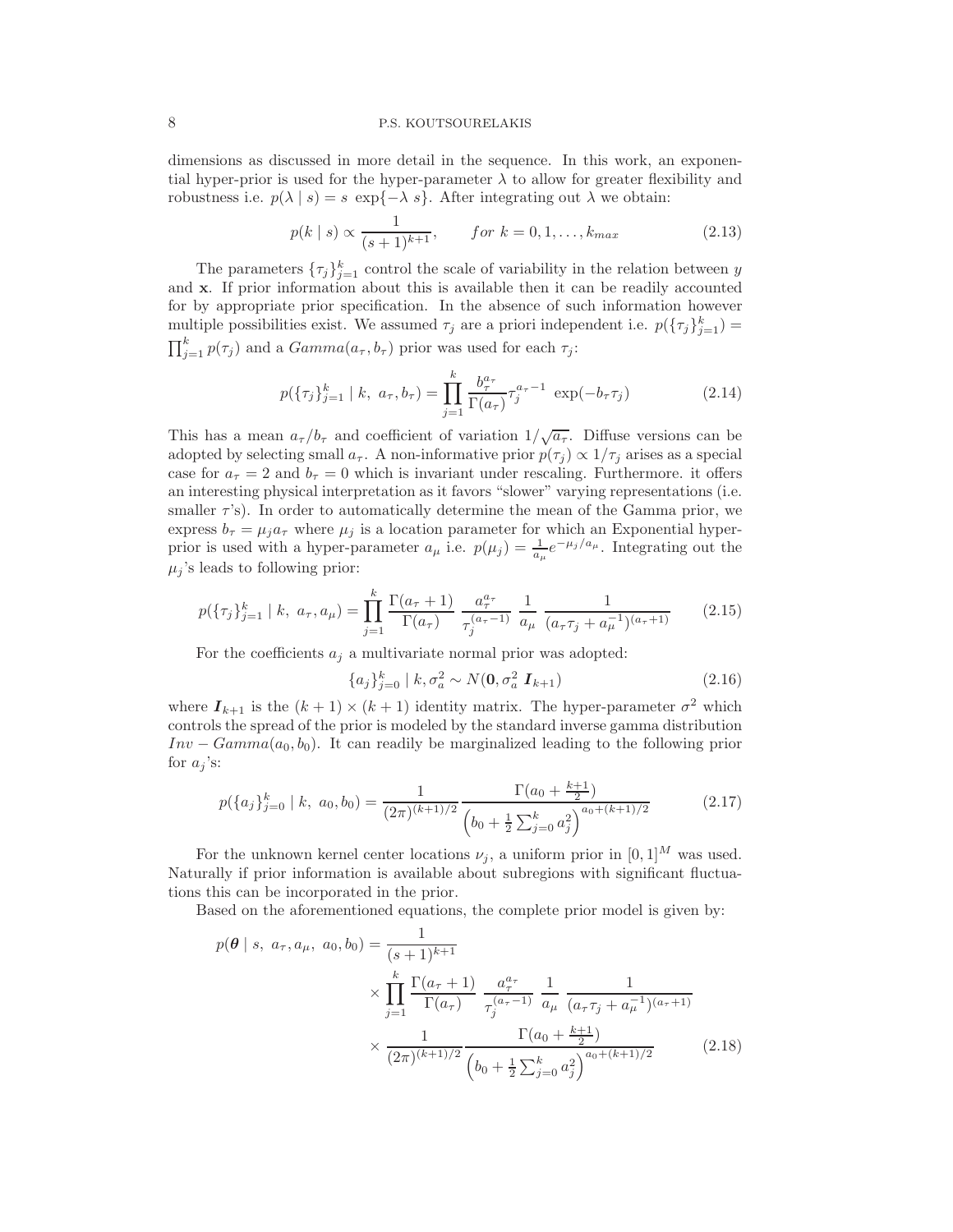Given *n* data pairs,  $(\mathbf{x}_i, y_i)_{i=1}^n$  the likelihood  $p(y_{1:n} | \mathbf{x}_{1:n}, \theta)$  is:

<span id="page-8-0"></span>
$$
p(y_{1:n} | \mathbf{x}_{1:n}, \boldsymbol{\theta}) = \prod_{i=1}^{n} p(y_i | \mathbf{x}_i, \boldsymbol{\theta})
$$
  
= 
$$
\frac{1}{(2\pi)^{n/2}} \frac{1}{\sigma^n} \exp\{-\frac{1}{2\sigma^2} \sum_{i=1}^{n} (y_i - f(\mathbf{x}_i; \boldsymbol{\theta}))^2\}
$$
(2.19)

A  $Gamma(a, b)$  prior was used for the variance  $\sigma^{-2}$  of the Gaussian error in Equation [\(2.6\)](#page-4-0), which is conjugate to the likelihood above and can be readily marginalized resulting to the following expression:

$$
L_n(\boldsymbol{\theta}) = p(\boldsymbol{\theta} \mid (\mathbf{x}_{1:n}, y_{1:n})) = \frac{\Gamma(a+n/2)}{(b + \frac{1}{2} \sum_{i=1}^n (y_i - f(\mathbf{x}_i; \boldsymbol{\theta}))^2)^{a+n/2}}
$$
(2.20)

where  $\Gamma(z) = \int_0^{+\infty} t^{z-1} e^{-t} dt$  is the gamma function.

The combination of the prior  $p(\theta)$  with the likelihood  $L_n(\theta)$  corresponding to n data points, give rise to the *posterior* density  $\pi_n(\boldsymbol{\theta})$  which is proportional to:

<span id="page-8-1"></span>
$$
\pi_n(\boldsymbol{\theta}) = p_n(\boldsymbol{\theta} \mid (\mathbf{x}_{1:n}, y_{1:n})) \propto L_n(\boldsymbol{\theta}) \ p(\boldsymbol{\theta}) \tag{2.21}
$$

Even though several parameters have been marginalized from the pertinent expressions, the corresponding posteriors can be readily be obtained, or rather be sampled from, once the posteriors  $\pi_n(\theta)$  has been determined. Of particular interest for prediction purposes is the variance  $\sigma^2$  of the error term (Equation [\(2.6\)](#page-4-0)). From Equa-tion [\(2.19\)](#page-8-0) and the conjugate prior model adopted for  $\sigma^2$ , it can readily be shown that the conditional posterior is given by a Gamma distribution:

<span id="page-8-2"></span>
$$
\pi_n(\sigma^{-2}, \boldsymbol{\theta}) = p(\sigma^{-2}, \boldsymbol{\theta} \mid (\mathbf{x}_{1:n}, y_{1:n}))
$$
  
=  $\pi_n(\sigma^{-2} \mid \boldsymbol{\theta}) \pi_n(\boldsymbol{\theta} \mid (\mathbf{x}_{1:n}, y_{1:n}))$  (2.22)

and:

<span id="page-8-3"></span>
$$
\pi_n(\sigma^{-2} \mid \boldsymbol{\theta}) = p(\sigma^{-2} \mid \boldsymbol{\theta}, (\mathbf{x}_{1:n}, y_{1:n}))
$$

$$
= Gamma\left(a + \frac{n}{2}, b + \frac{\sum_{i=1}^n (y_i - f(\mathbf{x}_i; \boldsymbol{\theta}))^2}{2}\right)
$$
(2.23)

In the context of Monte Carlo simulation, this trivially implies that once samples  $\theta$ from  $\pi_n$  have been obtained, samples of  $\sigma^{-2}$  can also be drawn from the aforementioned Gamma.

It is worth pointing out, that Equation [\(2.21\)](#page-8-1) defines a sequence of posterior densities with support on  $\bigcup_{k=0}^{k_{max}} \{k\} \times \mathbf{\Theta}_k$ . Each  $\pi_n$  corresponds to n data points. It is easily understood that for small datasets, i.e. small  $n$ , the effect of the likelihood function  $L_n$  will be subdued and the the associated posterior  $\pi_n$  will have fewer modes as it is dominated by the prior. As more data points are added and  $n$  increases the contribution of the likelihood becomes more pronounced and the posterior will potentially exhibit more idiosyncratic characteristics. As a result the task of identifying these posteriors becomes increasingly more difficult for larger  $n$ . It is this feature that we propose of exploiting in the next section in order to increase the accuracy and improve on the efficiency of the inference process.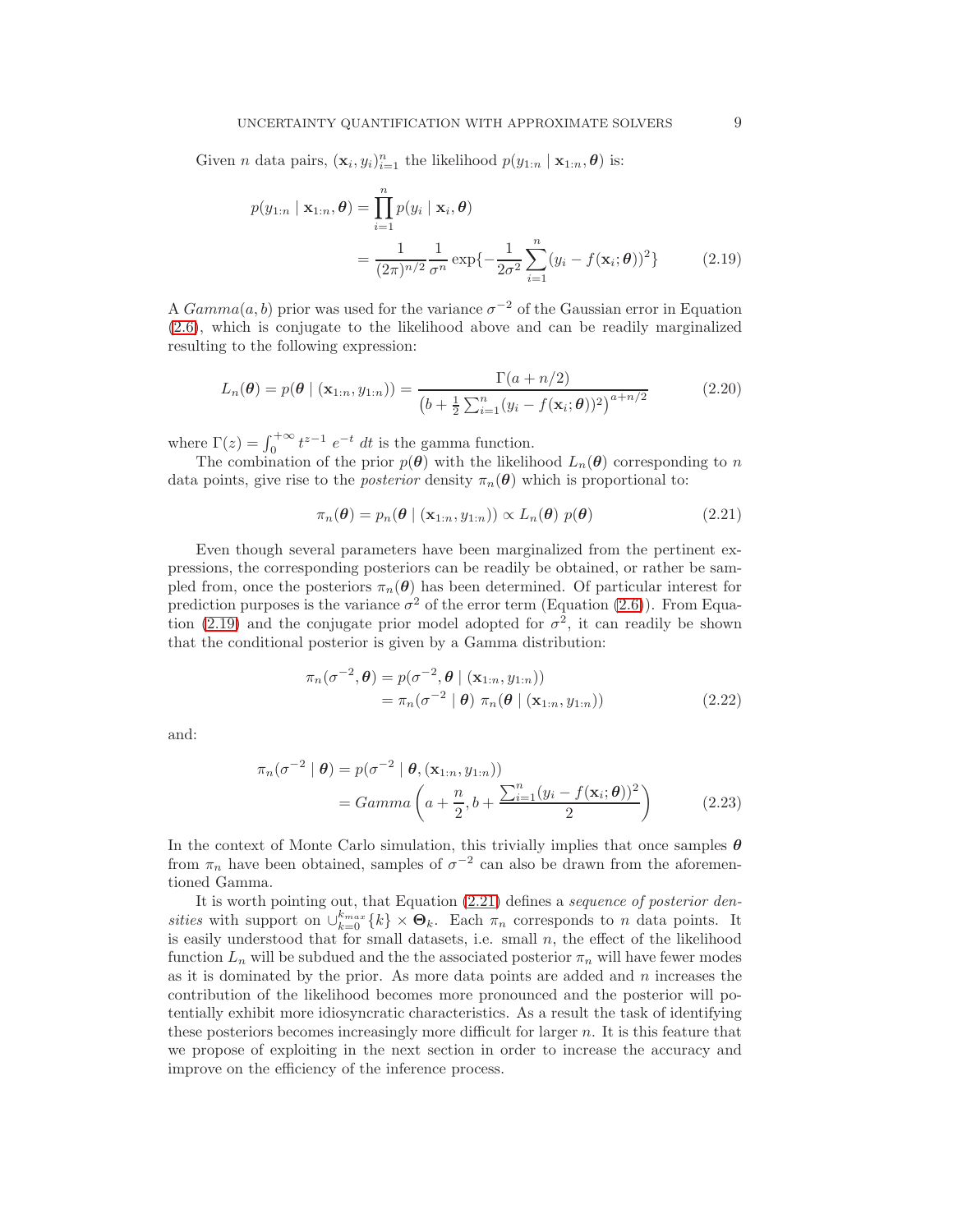<span id="page-9-3"></span>2.3. Bayesian Computation - Determining the Posterior . The posterior defined above is analytically intractable. For that reason, *Monte Carlo* methods provide essentially the only accurate way to infer  $\pi_n$ . Traditionally Markov Chain MonteCarlo techniques (MCMC) have been employed to carry out this task ([\[30,](#page-26-8) [1\]](#page-25-1)). These are based on building a Markov chain that asymptotically converges to the target density (in this case  $\pi_r$ ) by appropriately defining a transition kernel. While convergence can be assured under weak conditions([\[22,](#page-26-16) [29\]](#page-26-17)), the rate of convergence can be extremely slow and require a lot of likelihood evaluations. Particularly in cases where the target posterior can have multiple modes, very large mixing times might be required. In this work we propose a recursive inference algorithm based on *Sequential* Monte Carlo techniques (SMC, [\[23,](#page-26-18) [10\]](#page-26-19)) that ingests the data one at a time or in larger batches and independently of the order of presentation. The sequential incorporation of data points introduces a tempering effect in the sense described in the previous paragraph. As a result, the global problem of identifying a potentially multi-modal posterior is decomposed to a series of easier, tractable problems. More importantly, the inferences made can be readily updated if more data becomes available. As with Markov Chain Monte Carlo methods (MCMC), in SMC samplers the target distribution(s) need only be known up to a constant and therefore do not require calculation of the intractable integral in the denominator in Equation [\(2.8\)](#page-5-1). The basis of the approximation is a set of random samples (commonly referred to as particles), which are propagated using a combination of *importance sampling*, resampling and MCMC-based rejuvenation mechanisms([\[8,](#page-26-20) [7\]](#page-26-21)). Each of these particles is associated with an *importance weight* which is proportional to the the posterior value of the respective particle. These weights are updated sequentially along with the particle locations. Hence if  $\{\theta_n^{(i)}, w_n^{(i)}\}_{i=1}^N$  represent N such particles and associated weights for distribution  $\pi_n(\boldsymbol{\theta})$  then:

<span id="page-9-1"></span>
$$
\pi_n(\boldsymbol{\theta}) \approx \sum_{i=1}^N W_n^{(i)} \delta_{\boldsymbol{\theta}_n^{(i)}}(\boldsymbol{\theta})
$$
\n(2.24)

where  $W_n^{(i)} = w_n^{(i)} / \sum_{i=1}^N w_n^{(i)}$  are the normalized weights and  $\delta_{\theta_n^{(i)}}(.)$  is the Dirac function centered at  $\theta_n^{(i)}$ . Furthermore, for any function  $h(\theta)$  which is  $\pi_n$ -integrable  $([6, 5])$  $([6, 5])$  $([6, 5])$  $([6, 5])$ :

<span id="page-9-2"></span>
$$
\sum_{i=1}^{N} W_n^{(i)} h(\boldsymbol{\theta}_n^{(i)}) \to \int h(\boldsymbol{\theta}) \pi_n(\boldsymbol{\theta}) d\boldsymbol{\theta} \quad \text{almost surely} \tag{2.25}
$$

In order to facilitate the transition between two successive posteriors  $\pi_n$  and  $\pi_{n+1}$ (particularly for small  $n$ ), we can introduce a series of *bridging* distributions, based on a modified annealing scheme. In particular, if  $\pi_0$  is the prior  $p(\theta)$  (Equation [\(2.18\)](#page-7-0)) we define a family of artificial, auxiliary distributions  $\pi_{n,\gamma}(\boldsymbol{\theta})$  as follows:

<span id="page-9-0"></span>
$$
\pi_{n,\gamma}(\boldsymbol{\theta}) \propto L_{n,\gamma}(\boldsymbol{\theta}) \ p(\boldsymbol{\theta}) \tag{2.26}
$$

based on the modified likelihood:

$$
L_{n,\gamma}(\boldsymbol{\theta}) = \frac{\Gamma(a + (n + \gamma)/2)}{(b + \frac{1}{2}\sum_{i=1}^{n}(y_i - f(\mathbf{x}_i;\boldsymbol{\theta}))^2 + \gamma(y_{n+1} - f(\mathbf{x}_{n+1};\boldsymbol{\theta}))^2)^{a + (n + \gamma)/2}} \qquad \gamma \in [0,1]
$$
\n(2.27)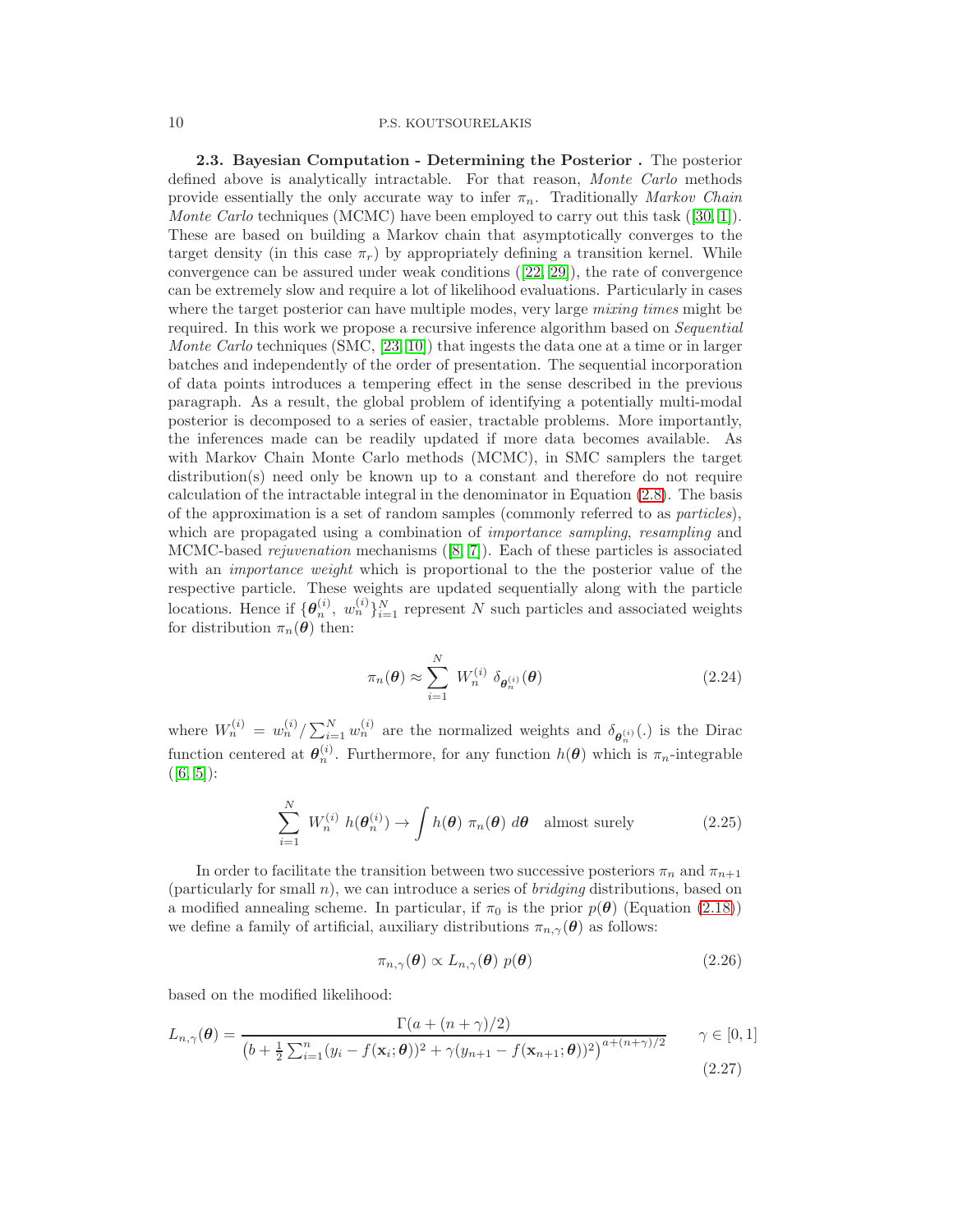where  $\gamma$  plays the role of *reciprocal temperature*. Trivially for  $\gamma = 0$  we recover  $\pi_n$  and for  $\gamma = 1, \pi_{n+1}$ . The role of these auxiliary distributions is to *bridge the gap between*  $\pi_n$  and  $\pi_{n+1}$  and provide a smooth transition path where importance sampling can be efficiently applied. In this process, inferences based on  $n$  data points are *transferred* and updated to conform with additional  $(n+1)$ <sup>th</sup> datum. Starting with a particulate approximation for  $\pi_0(\theta) = p(\theta)$  (which trivially involves drawing samples from the prior with weights  $w_0^{(i)} = 1$ , the goal is to gradually update the importance weights and particle locations in order to approximate the target posteriors  $\pi_n$ .

We propose an adaptive SMC algorithm, that extends existing versions([\[7,](#page-26-21) [8\]](#page-26-20)) in that it automatically determines the number of intermediate bridging distributions needed. In this process we are guided by the Effective Sample Size  $ESS =$  $1/\sum_{i=1}^{N} (W_{s+1}^{(i)})^2$  which provides a measure of degeneracy in the population of particles. Let s denote the number of intermediate bridging distributions between  $\pi_n$ and  $\pi_{n+1}$  and  $\gamma_s$  the associated reciprocal temperature. If  $ESS_s$  is the  $ESS$  of the population after the step s, then in the most favorable scenario that the next bridging distribution  $\pi_{n,\gamma_{s+1}}$  is very similar to  $\pi_{n,\gamma_s}$ , then  $ESS_{s+1}$  should not be that much different from  $ESS_s$ . On the other hand if that difference is pronounced then  $ESS_{s+1}$ could drop dramatically. Hence in determining, the next auxiliary distribution, we define an acceptable reduction in the  $ESS$ , i.e.  $ESS_{s+1} \geq \zeta \;ESS_s$  (where  $\zeta < 1$ ) and prescribe  $\gamma_{s+1}$  (Equation [\(2.26\)](#page-9-0)) accordingly. The proposed Adaptive SMC algorithm is summarized in Table [2.1.](#page-10-0)

Table 2.1 Basic steps of the Adaptive SMC algorithm proposed

<span id="page-10-0"></span>

| Adaptive SMC algorithm:                                                                                                                                                 |
|-------------------------------------------------------------------------------------------------------------------------------------------------------------------------|
| 1. Initialize population $\{\theta_{0,0}^{(i)}, w_{0,0}^{(i)}\}_{i=1}^N$ where $\theta_{0,0}^{(i)}$ are i.i.d draws from the                                            |
| prior $\pi_0$ and $w_{0,0}^{(i)} = 1$ ( <i>ESS</i> <sub>0</sub> = 0). Set $l = 0$ and $s = 0$ and $\gamma_0 = 0$ .                                                      |
| 2. For $l < n$ :                                                                                                                                                        |
| a) Set $s = s + 1$ .                                                                                                                                                    |
| b) Reweigh: If $w_{l,s}^{(i)}(\gamma_s) = w_{l,s-1}^{(i)} \frac{\pi_{l,\gamma_s}(\theta_{l,s-1}^{(i)})}{\pi_{l,\gamma_s}(\theta_{l,s-1}^{(i)})}$ are the <i>updated</i> |
| weights as a function of $\gamma_s$ then determine $\gamma_s \in (\gamma_{s-1}, 1]$ so                                                                                  |
| that the associated $ESS_s = \zeta ESS_{s-1}$ (the value $\zeta = 0.95$ was                                                                                             |
| used in all the examples). Calculate $w_{l,s}^{(i)}$ for this $\gamma_s$ .                                                                                              |
| c) Resample: If $ESS_s \leq ESS_{min}$ then resample (the value                                                                                                         |
| $ESS_{min} = N/2$ was used in all the examples).                                                                                                                        |
| d) Rejuvenate: Use an MCMC kernel $P_{l,s}(.,.)$ that leaves $\pi_{l,\gamma_s}$ in-                                                                                     |
| variant to perturb each particle $\theta_{l,s-1}^{(i)} \rightarrow \theta_{l,s}^{(i)}$                                                                                  |
| e) The current population $\{\theta_{l,s}^{(i)}, w_{l,s}^{(i)}\}_{i=1}^N$ provides a particulate ap-                                                                    |
| proximation of $\pi_{l,\gamma_s}$ in the sense of Equations (2.24), (2.25).                                                                                             |
| f) If $\gamma_s = 1$ set $l = l + 1$ , $\theta_{l,0}^{(i)} = \theta_{l-1,s}^{(i)}$ , $w_{l,0}^{(i)} = w_{l-1,0}^{(i)}$ , $s = 0$ and                                    |
| $\gamma_0=0$                                                                                                                                                            |
|                                                                                                                                                                         |

The role of the Reweighing step is to correct for the discrepancy between the two successive distributions in exactly the same manner that importance sampling is employed. The Resampling step aims at reducing the variance of the particulate approximation by eliminating particles with small weights and multiplying the ones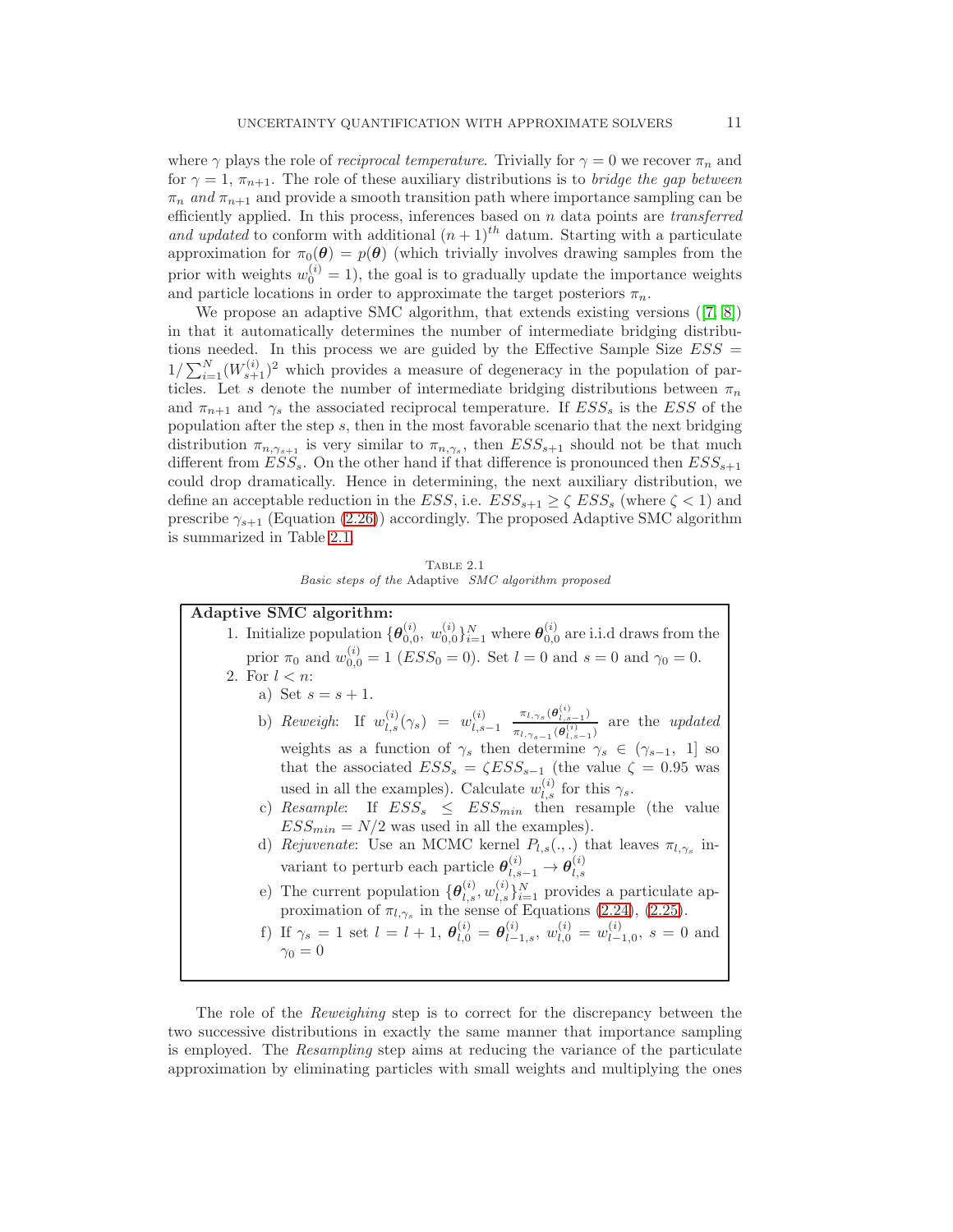with larger weights. The metric that we use in carrying out this task is the Effective Sample Size (ESS) defined earlier. If this degeneracy exceeds a specified threshold, resampling is performed. As it has been pointed out in several studies([\[9\]](#page-26-24)), frequent resampling can deplete the population of its informational content and result in particulate approximations that consist of even a single particle. Throughout this work  $ESS_{min} = N/2$  was used. Although other options are available, *multinomial* resampling is most often applied and was found sufficient in the problems examined.

A critical component involves the perturbation of the population of samples by a standard MCMC kernel in the *Rejuvenation* step as this determines how fast the transition takes place. Although there is freedom in selecting the transition kernel  $P_s(.,.)$ (the only requirement is that it is  $\pi_{l,\gamma_s}$ -invariant), there is a distinguishing feature that will be elaborated in the next sub-section (see [2.3.1\)](#page-11-0). The target posteriors  $\pi_n$ (as well as the intermediate bridging distributions in Equation [\(2.26\)](#page-9-0)) live in spaces of varying dimensions as previously discussed. Hence an exploration of the state space must involve trans-dimensional proposals. Pairs of such moves can be defined in the context of Reversible-Jump MCMC (RJMCMC, [\[16\]](#page-26-25)) such as  $adding/deleting$  a kernel in the expansion of Equation  $(2.9)$ , or splitting/merging kernels (see [2.3.1\)](#page-11-0).

It should be noted that the framework proposed is directly parallelizable, as the evolution (reweighing, rejuvenation) of each particle is *independent* of the rest. The particulate approximations obtained at each step, provide a concise summary of the posterior distribution based on the respective forward solver. This can be readily updated in the manner explained above, if more data become available, i.e. more runs of the approximate and exact solver are invoked.

An advantageous feature of the proposed framework is that the confidence in the estimates made can be readily quantified by establishing posterior (or credible) intervals from the particulate approximations (Equation  $(2.24)$ ). It is these credible intervals (or in general measures of the variability in the estimates such as the posterior variance) that can guide *adaptive acquisition of data*. Since we want to minimize calls to the exact solver  $y$ , we can utilize these inferences in order to perform runs in regions that will be most informative of the sought output and therefore make near-optimal use of the computational resources available. This will be discussed in more detail in the numerical examples.

<span id="page-11-0"></span>2.3.1. Trans-dimensional MCMC. As mentioned earlier, a critical component in the SMC framework proposed is the MCMC-based rejuvenation step of the particle locations  $\theta$ . It should be noted that the kernel  $P_s(.,.)$  in the rejuvenation step (Step 3 of the SMC algorithm) need not be known explicitly as it does not enter in any of the pertinent equations. It is suffices that it is  $\pi_{12,\gamma_s}$ -invariant which is the target density. For the efficient exploration of the state space, we employ a mixture of moves which involve fixed dimension proposals (i.e. proposals for which the cardinality of the representation  $k$  is unchanged) as well as moves which alter the dimension k of the vector of parameters  $\boldsymbol{\theta}$ . We consider a total of  $M = 7$  such moves, each selected with a certain probability as discussed below. Of those, four involve trans-dimensional proposals which warrant a more detailed discussion.

It is generally difficult to design proposals that alter the dimension significantly while ensuring a reasonable acceptance ratio. For that purpose, in this work we consider proposals that alter the cardinality k of the expansion by 1 i.e.  $k' = k - 1$ or  $k' = k + 1$ . We adopt the the Reversible-Jump MCMC (RJMCMC) framework introduced in [\[16\]](#page-26-25) according to which such moves are defined in pairs in order to ensure reversibility of the Markov kernel (even though the reversibility condition is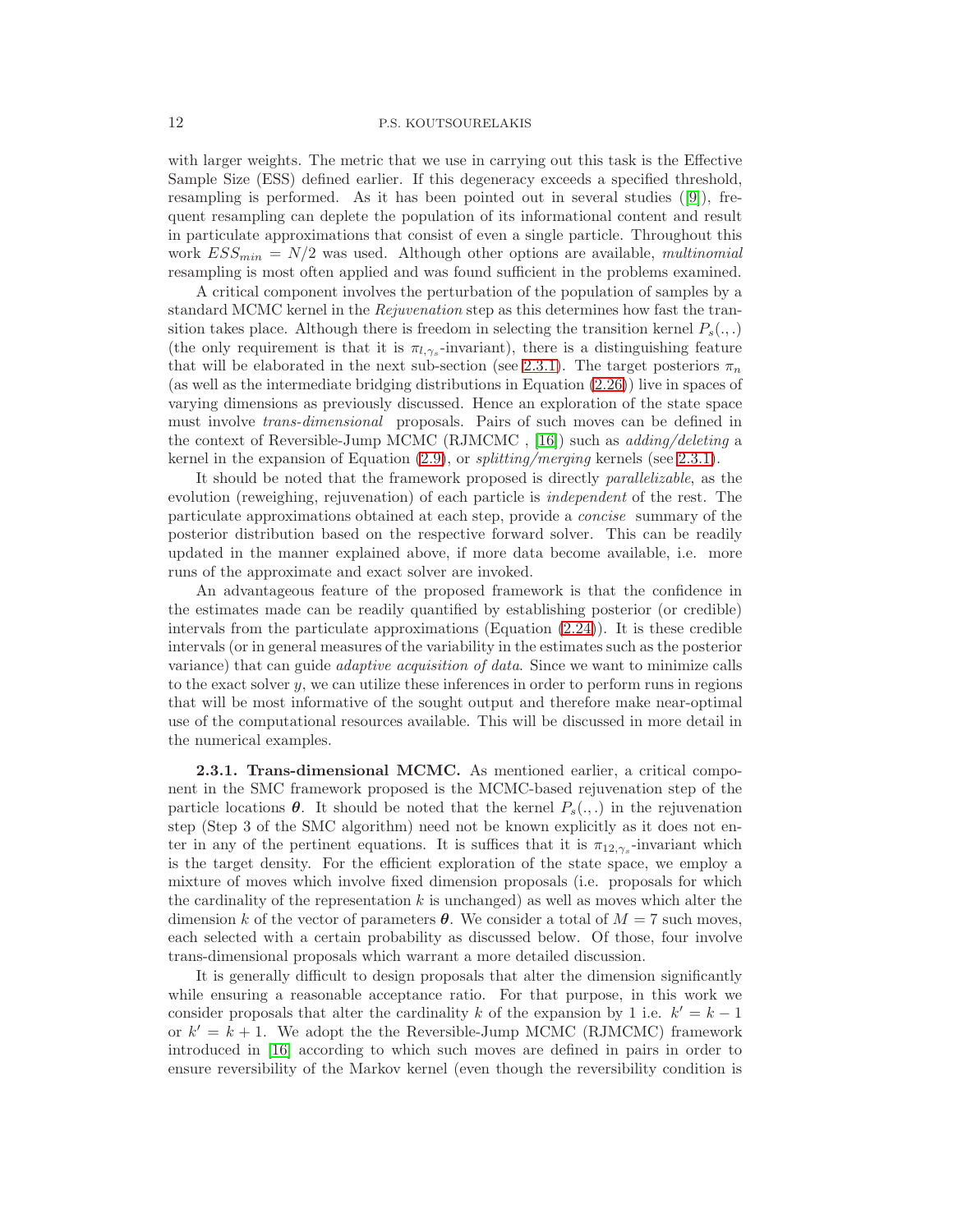not necessary, it greatly facilitates the formulations). We consider two such pairs of moves, namely *birth-death* and *split-merge*. Let a proposal from  $(k, \theta)$  to  $(k', \theta')$  that increases the dimension i.e.  $k = k + 1$  and  $\boldsymbol{\theta} \in \mathbb{R}_{m_k}$ ,  $\boldsymbol{\theta'} \in \mathbb{R}^{m_{k+1}}$  (see last paragraph of sub-section [2.2\)](#page-6-0). Let  $p(k \to k')$  the probability that such a proposal is made (user specified) and  $p(k' \rightarrow k)$  the probability that the *reverse*, dimension-decreasing proposal is made. In order to account for the  $m_{k+1} - m_k$  difference in the dimensions of  $\theta$  and  $\theta'$ , the former is augmented with a vector  $u \in \mathbb{R}^{m_{k+1}-m_k}$  drawn from a distribution  $q(u)$ . Consider a differential and one-to-one mapping  $h: \mathbb{R}^{m_{k+1}} \to \mathbb{R}^{m_{k+1}}$ that connects the three vectors as  $\theta' = h(\theta, u)$ . Then as it is shown in [\[16\]](#page-26-25), the acceptance ratio of such a proposal is:

<span id="page-12-0"></span>
$$
\min\left\{1,\frac{\pi_{12,\gamma_s}(\boldsymbol{\theta}')p(k\rightarrow k')}{\pi_{12,\gamma_s}(\boldsymbol{\theta})p(k'\rightarrow k)}\frac{1}{q(u)}\left|\frac{\partial\boldsymbol{\theta}'}{\partial(\boldsymbol{\theta},u)}\right|\right\}\tag{2.28}
$$

where  $\frac{\partial \theta'}{\partial(\theta, \theta)}$ the density  $\pi_{12,\gamma_s}$ . Similarly one can define, the acceptance ratio of the *reverse*,  $\frac{\partial \theta'}{\partial(\theta, u)}$  is the Jacobian of the mapping h. Such a proposal is invariant w.r.t. dimension-decreasing move:

$$
\min\left\{1,\frac{\pi_{12,\gamma_s}(\boldsymbol{\theta})p(k'\to k)}{\pi_{12,\gamma_s}(\boldsymbol{\theta}')p(k\to k')}q(\boldsymbol{u})\left|\frac{\partial\boldsymbol{\theta'}}{\partial(\boldsymbol{\theta},\boldsymbol{u})}\right|^{-1}\right\}
$$
(2.29)

In the following we provide details for the reversible pairs used in this work.

Birth-Death: In order to simplify the resulting expressions, we assign the following probabilities of proposing one of these moves  $p_{birth} = c \ min\{1, \frac{p(k+1)}{p(k)}\}$  $\frac{(k+1)}{p(k)}$ } = c  $\frac{1}{s+1}$ (from Equation [\(2.13\)](#page-7-1)) and  $p_{death} = c \ min\{1, \frac{p(k-1)}{p(k)}\} = c$  (from Equation (2.13)). The constant  $c$  is user-specified (it is taken equal to 0.2 in this work). Obviously if  $k = k_{max}$ ,  $p_{birth} = 0$  and if  $k = 0$ ,  $p_{death} = 0$ .

For the death move:

- A kernel  $j$   $(1 \leq j \leq k)$  is selected uniformly and removed from the representation in Equation [\(2.9\)](#page-5-0).
- The corresponding  $a_i$  is also removed.

For the birth move:

- A new kernel  $k+1$  is added to the expansion while the existing terms remain unaltered.
- The associated amplitude  $a_{k+1}$  is drawn from  $\mathcal{N}(0, \sigma_4^2)$  (the variance  $\sigma_4^2$  is equal to the average of the squared amplitudes  $a_i$  over all the particles at the previous iteration)
- The associated scale parameter  $\tau_{k+1}$  is drawn from the prior, Equation [\(2.15\)](#page-7-2)
- The associated kernel location  $\nu_{k+1}$  is also drawn from the uniform prior, Equation [\(2.18\)](#page-7-0).

Hence the vector of dimension-matching parameters u consists of  $u = (a_{k+1}, \tau_{k+1}, x_{k+1})$ and the corresponding proposal  $q(\boldsymbol{u})$  is:

$$
q(\mathbf{u}) = \frac{1}{\sqrt{2\pi}} \frac{1}{\sigma_4} e^{-\frac{1}{2} a_{k+1}^2 / \sigma_4^2} \frac{b_\tau^{a_\tau}}{\Gamma(a_\tau)} \tau_{k+1}^{a_\tau - 1} \exp(-b_\tau \tau_{k+1})
$$
(2.30)

It is obvious that the Jacobian of such a transformation is 1.

Split-Merge These moves correspond to splitting an existing kernel into two or merging two existing kernels into one. Similarly to the birth-death pair, they alter the dimension of the expansion by 1 and are selected with probabilities  $p_{split} = \frac{1}{s+1}$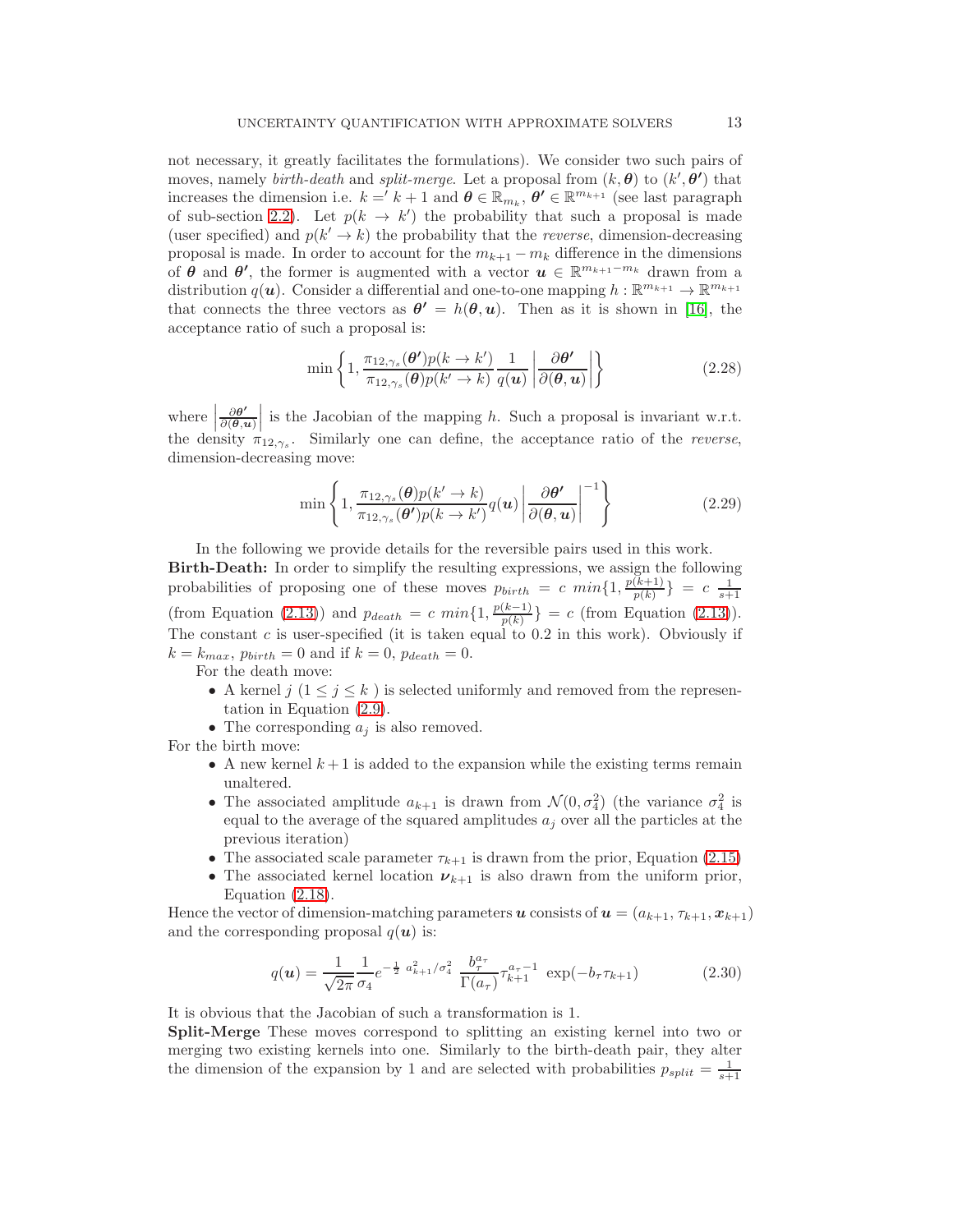and  $p_{merge} = c$ . For obvious reasons,  $p_{split} = 0$  if  $k = k_{max}$  and  $p_{merge} = 0$  if  $k \le 1$ . Consider first the merge move between two kernels  $j_1$  and  $j_2$ . In order to ensure a reasonable acceptance ratio, merge moves are only permitted when the (normalized) distance between the kernels is relatively small and when the amplitudes  $a_{j_1}, a_{j_2}$  are relatively similar. Specifically we require that the following two conditions are met:

<span id="page-13-0"></span>
$$
\frac{\| \nu_{j_1} - \nu_{j_2} \|}{\sqrt{\tau_{j_1}^{-1} + \tau_{j_2}^{-1}}} \le \delta_x \qquad | \ a_{j_1} - a_{j_2} | \le \delta_a \tag{2.31}
$$

(the values  $\delta_x = \delta_a = 1$  were used in this work). Two candidate kernels are selected uniformly from the pool of pairs satisfying the aforementioned conditions. The proposed kernels  $j_1$  and  $j_2$  are removed from the expansion and are substituted by a new kernel  $j$  with the following associated parameters:

<span id="page-13-1"></span>
$$
\tau_j = \left(\sqrt{\tau_{j_1}^{-1} + \tau_{j_2}^{-1}}\right)^{-1} \tag{2.32}
$$

<span id="page-13-3"></span>
$$
a_j = \sqrt{\tau_j} \left( \frac{a_{j_1}}{\sqrt{\tau_{j_1}}} + \frac{a_{j_2}}{\sqrt{\tau_{j_2}}} \right) \tag{2.33}
$$

This ensures that the *average* value of the previous expansion (with  $j_1$  and  $j_2$ ) in Equation [\(2.9\)](#page-5-0) when integrated in  $\mathbb{R}^d$  is the same with the new (which contains j in place of  $j_1$  and  $j_2$ )

<span id="page-13-2"></span>
$$
\nu_j = \frac{\nu_{j_1} + \nu_{j_2}}{2} \tag{2.34}
$$

The split move is applied to a kernel  $j$  (selected uniformly) which is substituted by two new kernels  $j_1, j_2$ . In order to ensure *reversibility*, kernels  $j_1$  and  $j_2$  should satisfy the requirements of Equation [\(2.31\)](#page-13-0) and the application of a merge move in the manner described above, should return to the original kernel  $j$ . There are several ways to achieve this, corresponding essentially to different vectors  $\boldsymbol{u}$  and mappings h in Equation [\(2.28\)](#page-12-0). In this work:

- A scalar  $u_{\tau}$  is drawn from the uniform distribution  $U[0, 1]$  and  $\tau_{j_1}^{-1} = u_{\tau} \tau_j^{-1}$ and  $\tau_{j_2}^{-1} = (1 - u_\tau)\tau_j^{-1}$ . This ensures compatibility with Equation [\(2.32\)](#page-13-1).
- A vector  $u_x$  is drawn uniformly in the ball of radius R where  $R = \frac{\delta_x}{2\sqrt{\tau_j}}$ . The center of the new kernels are specified as  $v_{j_1} = v_j - u_x$  and  $v_{j_2} =$  $\nu_i + u_x$ . This ensures compatibility with the first of Equation [\(2.31\)](#page-13-0) as well as Equation [\(2.34\)](#page-13-2).
- A scalar  $u_a$  is drawn from the uniform distribution  $U[-\frac{\delta_a}{2}, \frac{\delta_a}{2}]$ . The amplitudes of the new kernels are determined by  $a_{j_1} = \hat{a} - u_a$  and  $a_{j_2} = \hat{a} + u_a$ , where  $\hat{a} = \frac{a + u_a(\sqrt{u_{\tau}} - \sqrt{1 - u_{\tau}})}{\sqrt{u_{\tau}} + \sqrt{1 - u_{\tau}}}.$  This ensures compatibility with the second of Equation  $(2.31)$  as well as Equation  $(2.33)$ .

The vector of dimension-matching parameters  $u$  (in Equation [\(2.28\)](#page-12-0)) consists of  $u = (u_{\tau}, u_x, u_a)$  and the corresponding proposal  $q(u)$  is a product of uniforms in the domains specified above. After some algebra, it can be shown that the Jacobian of such a transformation is  $2^{M+1} \frac{\tau}{u_\tau^2 (1-u_\tau)^2} \frac{1}{\sqrt{u_\tau} + \sqrt{1-u_\tau}}$ .

•

•

•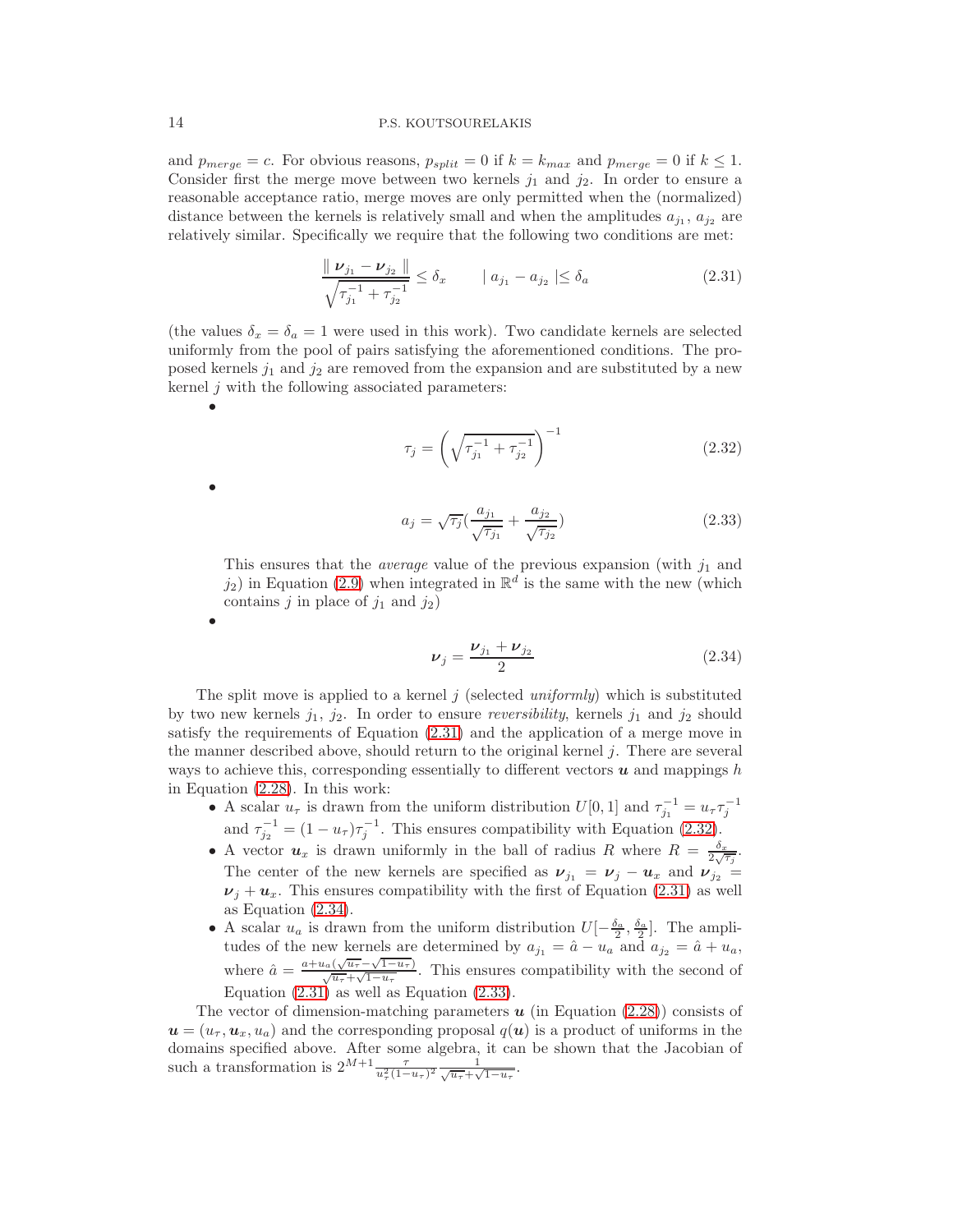

Fig. 2.2. Trans-dimensional RJMCMC proposals

The remaining three proposals, involve fixed-dimension moves that do not change the cardinality of the expansion but rather perturb some of the terms involved. In particular, we considered updates of the amplitude  $a_j$ , scale  $\tau_j$  or location  $x_j$  of a kernel  $j$  selected uniformly (naturally, in the case of the amplitudes, the constant  $a_0$  (Equation [\(2.9\)](#page-5-0)) is also a candidate for updating). Each of these three moves is proposed with probability  $\frac{1}{3}(p_{birth} + p_{death} + p_{split} + p_{merge}) = \frac{2}{3}(\frac{1}{s+1} + 1)$ . In particular:

1. Update  $a_j \to a'_j$ : A coefficient  $a_j$  (in Equation [\(2.9\)](#page-5-0)) is uniformly selected and perturbed as:

$$
a'_{j} = a_{j} + \sigma_{1} Z \quad , Z \sim \mathcal{N}(0, 1) \tag{2.35}
$$

2. Update  $\tau_j \to \tau'_j$ : A scale parameter  $\tau_j$  (in Equation [\(2.9\)](#page-5-0)) is uniformly selected and perturbed as:

$$
\tau_j' = \tau_j e^{\sigma_2 Z}, \quad Z \sim \mathcal{N}(0, 1) \tag{2.36}
$$

(this ensures positivity of  $\tau'_j$ )

3. Update  $\nu_j \to \nu'_j$ : A location  $\nu_j \in [0,1]^M$  (in Equation [\(2.9\)](#page-5-0)) is uniformly selected and perturbed as:

$$
\nu'_{j} = \nu_{j} + \sigma_{3} Z, \quad Z = (Z_{1}, \ldots, Z_{d}), \ Z_{i} \sim \mathcal{N}(0, 1) \tag{2.37}
$$

The acceptance ratios are calculated based on the standard MCMC formulas using  $\pi_{12,\gamma_s}$  as the target density. It should be noted that the variances in the random walk proposals are adaptively selected so that the respective acceptance rates are in the range  $0.2 - 0.4$ . As it is well-known (chapter 7.6.3 in [\[29\]](#page-26-17)) adaptive adjustments of Markov Chains based on past samples can breakdown ergodic properties and lead to convergence issues in standard MCMC contexts. In the proposed SMC framework however, such restrictions do not apply as it suffices that the MCMC kernel is invariant. This is an additional advantage of the proposed simulation scheme in comparison to traditional MCMC.

<span id="page-14-0"></span>2.4. Prediction - Calculating statistics of exact solver. We return to the original problem of estimating statistics of the output  $y$  of the exact solver using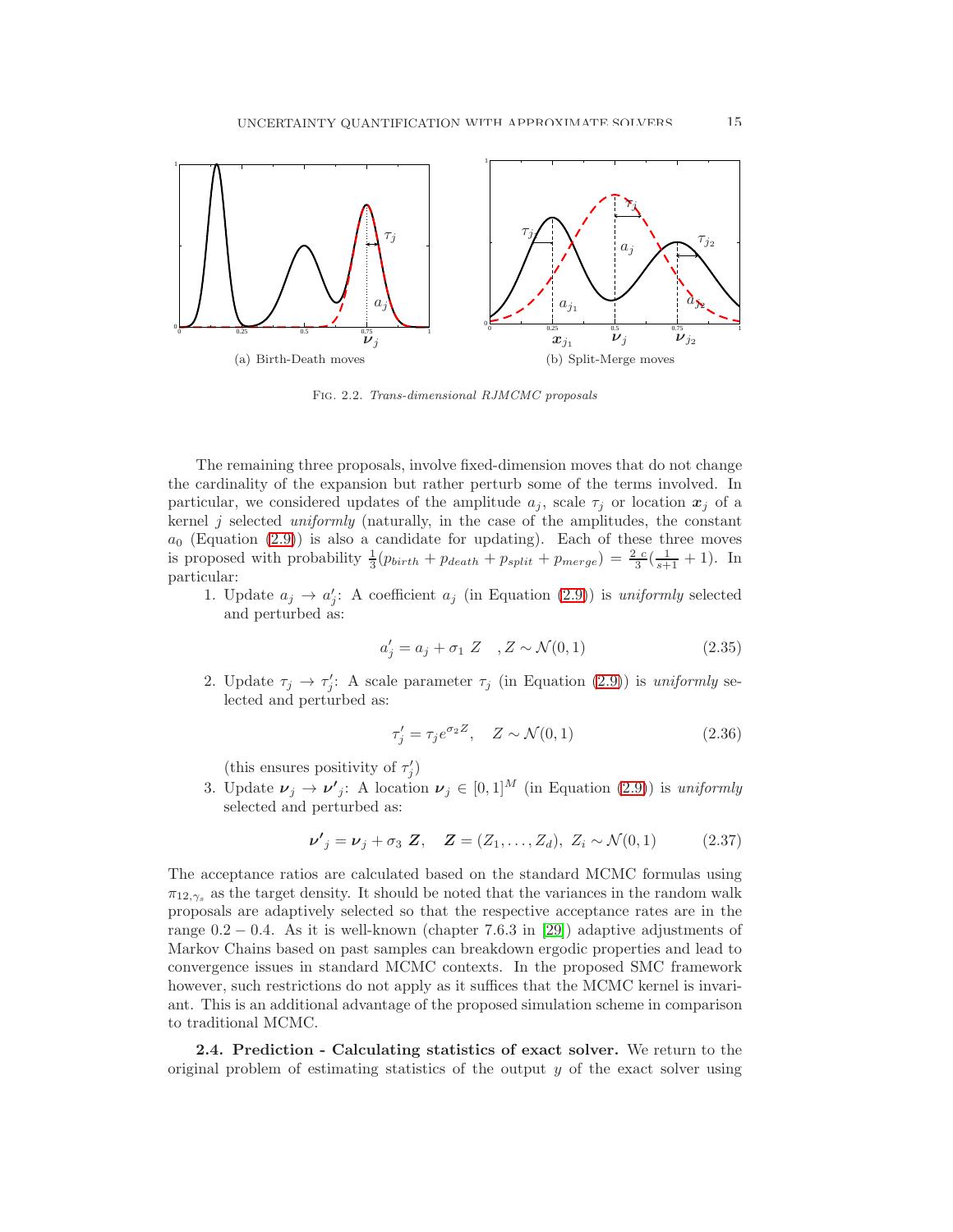the relationship with the outputs  $x$  of the approximate solvers. The aforementioned Bayesian model is able to not only provide estimates but also quantify the level of confidence one can assign to the predicted outcome. Let  $(\theta, \sigma)$  denote a pair of values for the model parameters in Equation [\(2.6\)](#page-4-0). For these parameter values, the conditional density  $p(y | x)$  can be obtained based on the regression model adopted and Equation [\(2.7\)](#page-4-1):

$$
p(y \mid \mathbf{x}) \approx p(y \mid \mathbf{x}, \boldsymbol{\theta}, \sigma) = \frac{1}{\sqrt{2\pi}} \frac{1}{\sigma} \exp\{-\frac{1}{2\sigma^2}(y - f(\mathbf{x}; \boldsymbol{\theta}))^2\}
$$
(2.38)

which upon substitution in Equation  $(2.4)$  yields:

<span id="page-15-2"></span>
$$
Pr[y \in A; \theta, \sigma] = \int q_{\mathcal{A}}(\mathbf{x}; \theta, \sigma) \pi_x(\mathbf{x}) d\mathbf{x}
$$
 (2.39)

where:

$$
q_{\mathcal{A}}(\boldsymbol{x};\boldsymbol{\theta},\sigma) = \int \mathbf{1}_{\mathcal{A}}(y) \ p(y \mid \mathbf{x},\boldsymbol{\theta},\sigma) \ dy \qquad (2.40)
$$

The latter expresses the probability that exact response  $y \in A$  for fixed approximate response x (and model parameters). Consider for example the case that we are interested in calculating a probability of exceeding a threshold  $y_0 \in \mathbb{R}$ , i.e.  $\mathcal{A} = (y_0, +\infty)$ . Then:

<span id="page-15-0"></span>
$$
q_{\mathcal{A}}(\boldsymbol{x};\boldsymbol{\theta},\sigma) = \Phi\left(\frac{f(\mathbf{x};\boldsymbol{\theta}) - y_0}{\sigma}\right)
$$
\n(2.41)

where  $\Phi(z) = \int_{-\infty}^{z} \frac{1}{\sqrt{2}}$  $\frac{1}{2\pi}e^{-\frac{w^2}{2}}$  dw is the standard normal CDF.

Given a number of training data  $(\mathbf{x}_{1:n}, y_{1:n})$ , the plausibility of various parameter values is quantified by the posterior  $\pi_n(\theta) = p(\theta \mid (x_{1:n}, y_{1:n}))$ . Hence, one can obtain point estimates of  $q_A$  based for example on the maximum a posteriori values (MAP)  $\theta_{MAP} = argmax \pi_n(\theta)$  or the posterior mean  $E_n[\theta] = \int \theta \pi_n(\theta) d\theta$ . More importantly, due to its dependence of  $\theta$  (and  $\sigma$ ),  $q_A$  is also random and its distribution can be determined from the posterior distribution of  $\theta$  and  $\sigma$ . This distribution therefore indirectly depends on the training data upon which posterior inferences were based. In particular, one can estimate the *posterior mean* of  $q_A$  for the case of Equation  $(2.41)$  as follows:

<span id="page-15-1"></span>
$$
\hat{q}_{\mathcal{A}}(\mathbf{x}) = E_n[q_{\mathcal{A}}] = \int \Phi\left(\frac{f(\mathbf{x}; \boldsymbol{\theta}) - y_0}{\sigma}\right) \pi_n(\boldsymbol{\theta}, \sigma^{-2}) \, d\boldsymbol{\theta} \, d\sigma^{-2}
$$
\n
$$
= \int \Phi\left(\frac{f(\mathbf{x}; \boldsymbol{\theta}) - y_0}{\sigma}\right) \pi_n(\boldsymbol{\theta}) \, \pi_n(\sigma^{-2} \mid \boldsymbol{\theta}) \, d\boldsymbol{\theta} \, d\sigma^{-2}
$$
\n(from Equation (2.22))

$$
\approx \sum_{i=1}^{N} W_n^{(i)} \Phi\left(\frac{f(\mathbf{x}; \boldsymbol{\theta}_n^{(i)}) - y_0}{\sigma_n^{(i)}}\right) \tag{2.42}
$$

where the particulate approximation  $\{\boldsymbol{\theta}_n^{(i)}, W_n^{(i)}\}_{i=1}^N$  of  $\pi_n$  obtained through the proposed SMC scheme was used and  $\{\sigma_n^{(i)}\}_{i=1}^N$  are corresponding draws from the conditional posterior in Equation [\(2.23\)](#page-8-3). Equation [\(2.42\)](#page-15-1) expresses how, on average, based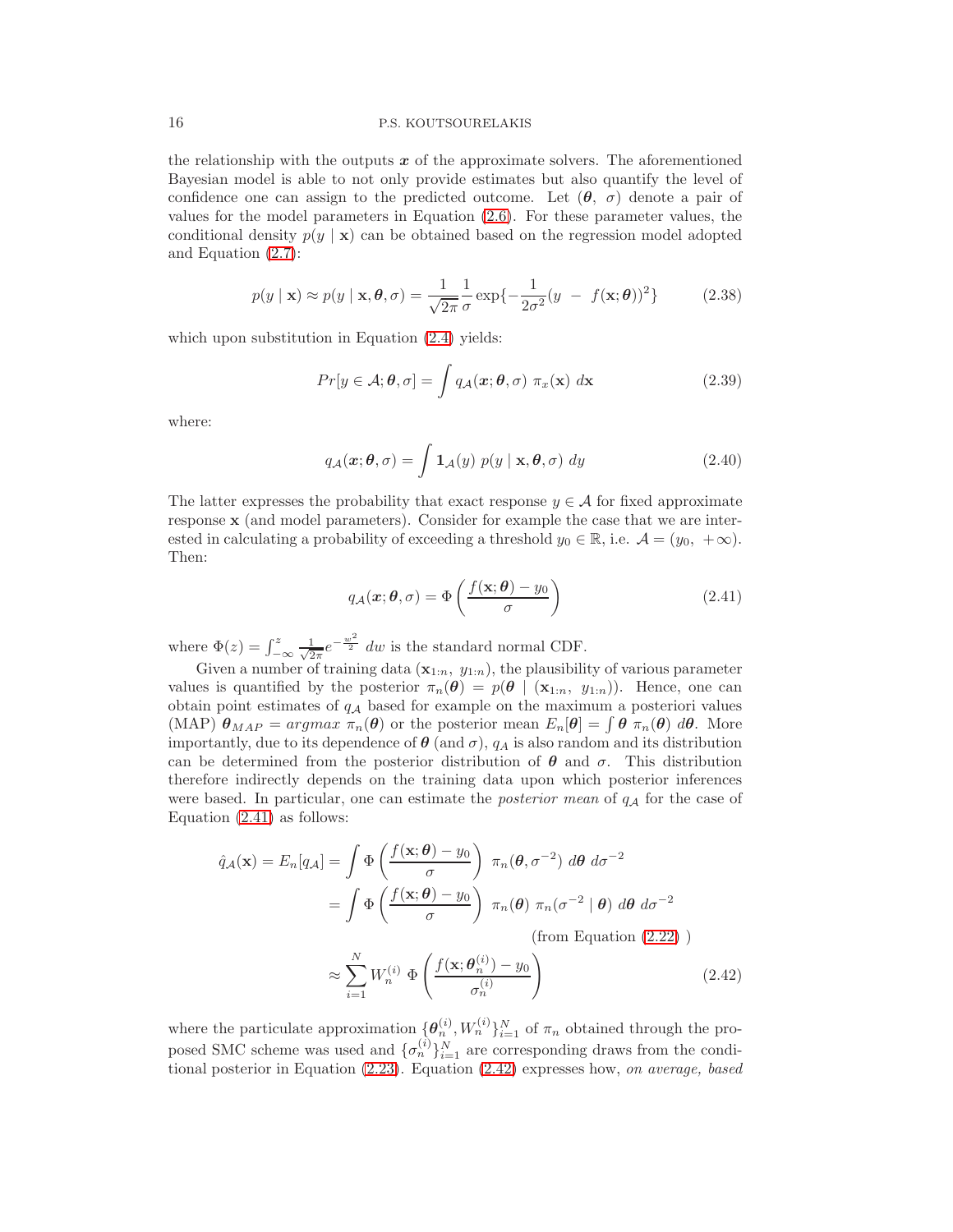on the available data  $(\mathbf{x}_{1:n}, y_{1:n})$  the probability of interest depends on the approximate solver values x. This can provide an estimate of the probability of interest by substitution in Equation [\(2.39\)](#page-15-2).

Furthermore, the weighted samples  $q_{\mathcal{A}}^{(i)}(\mathbf{x}) = \Phi\left(\frac{f(\mathbf{x};\theta_n^{(i)})-y_0}{\sigma_n^{(i)}}\right)$  $\sigma_n^{(i)}$  provide a particulate approximation of the distribution of  $q_A(\mathbf{x})$ ,  $\forall \mathbf{x}$ . p-Quantiles  $q_{A,p}(\mathbf{x})$  can be readily estimated as:

<span id="page-16-2"></span>
$$
Pr[q_A(\mathbf{x}) \le q_{\mathcal{A},p}(\mathbf{x})] \approx \sum_{i=1}^{N} W_n^{(i)} H\left(q_{\mathcal{A}}^{(i)}(\mathbf{x}) - q_{\mathcal{A},p}(\mathbf{x})\right) = p \tag{2.43}
$$

where  $H(.)$  is the Heaviside function. These can readily yield *confidence bounds* for the probability of interest when substituted in Equation [\(2.39\)](#page-15-2). More importantly perhaps, these bounds can serve as the basis for active learning i.e. determining where more training samples need to be generate in order to refine the estimates produced. Consider for example the  $p = 1\%$  and  $p = 99\%$  quantiles  $q_{A,0.01}(\mathbf{x})$  and  $q_{A,0.99}(\mathbf{x})$ . then based on Equation [\(2.39\)](#page-15-2)) an ordering of x can be constructed based on:

<span id="page-16-1"></span>
$$
(q_{A,0.99}(\mathbf{x}) - q_{A,0.01}(\mathbf{x})) \ \pi_x(\mathbf{x}) \tag{2.44}
$$

Thus x (or regions in the x-space) for which the aforementioned value is large contribute more in the uncertainty about the probability of interest  $Pr[y \in A]$  and therefore could serve as the best candidates for generating additional training pairs  $(\mathbf{x}_{n+1}, y_{n+1})$ . This is particularly important in the cases considered where each run for the evaluation of the exact response  $y$  can be extremely expensive and therefore optimal use of the computational resources is crucial. These additional training samples can be readily incorporated based on the SMC scheme adopted and updates of the particulate approximation that reflect the new data can be produced. These in turn can lead to updates in the estimates made as well as the confidence bounds. Naturally other measures of variability of  $q_{\mathcal{A}}(\mathbf{x})$ , such as the variance (or coefficient of variation) can be used in place of  $(q_{A,0.99}(\mathbf{x}) - q_{A,0.01}(\mathbf{x}))$  in Equation [\(2.44\)](#page-16-1). The variance for each x can be estimated as follows:

$$
Var_n[q_A] \approx \sum_{i=1}^{N} W_n^{(i)} \left( q_A^{(i)}(\mathbf{x}) - \hat{q}_A(\mathbf{x}) \right)^2 \tag{2.45}
$$

For estimates of expectations of functions  $h(.)$  of the exact output y as in Equation [\(2.5\)](#page-3-1), the same results apply if in place of  $q_{\mathcal{A}}(\mathbf{x})$  we use:

$$
q_h(\mathbf{x}) = \int h(y)p(y \mid \mathbf{x}) \ dy \qquad (2.46)
$$

<span id="page-16-0"></span>3. Numerical results. In the examples presented, the following values for the hyperparameters of the prior model were used (Equation  $(2.18)$ ):

- $k_{max} = 100$  and  $s = 1.0$  (Equation [\(2.13\)](#page-7-1))
- $a_{tau} = 1.0$  (Equation [\(2.14\)](#page-7-3)) and  $a_{\mu} = 0.01$  (Equation [\(2.15\)](#page-7-2))
- $a_0 = 1.0$  and  $b_0 = 1.0$  (Equation [\(2.17\)](#page-7-4))
- $a = 2$ . and  $b = 1 \times 10^{-6}$  (Equation [\(2.19\)](#page-8-0))

Furthermore,  $N = 1,000$  particles were employed in the adaptive SMC scheme described in section [2.3.](#page-9-3) As in most systems of practical interest, the computational cost is dominated by the number of calls to the forward solver, we report results on computational effort in terms of the number of runs of the exact solver.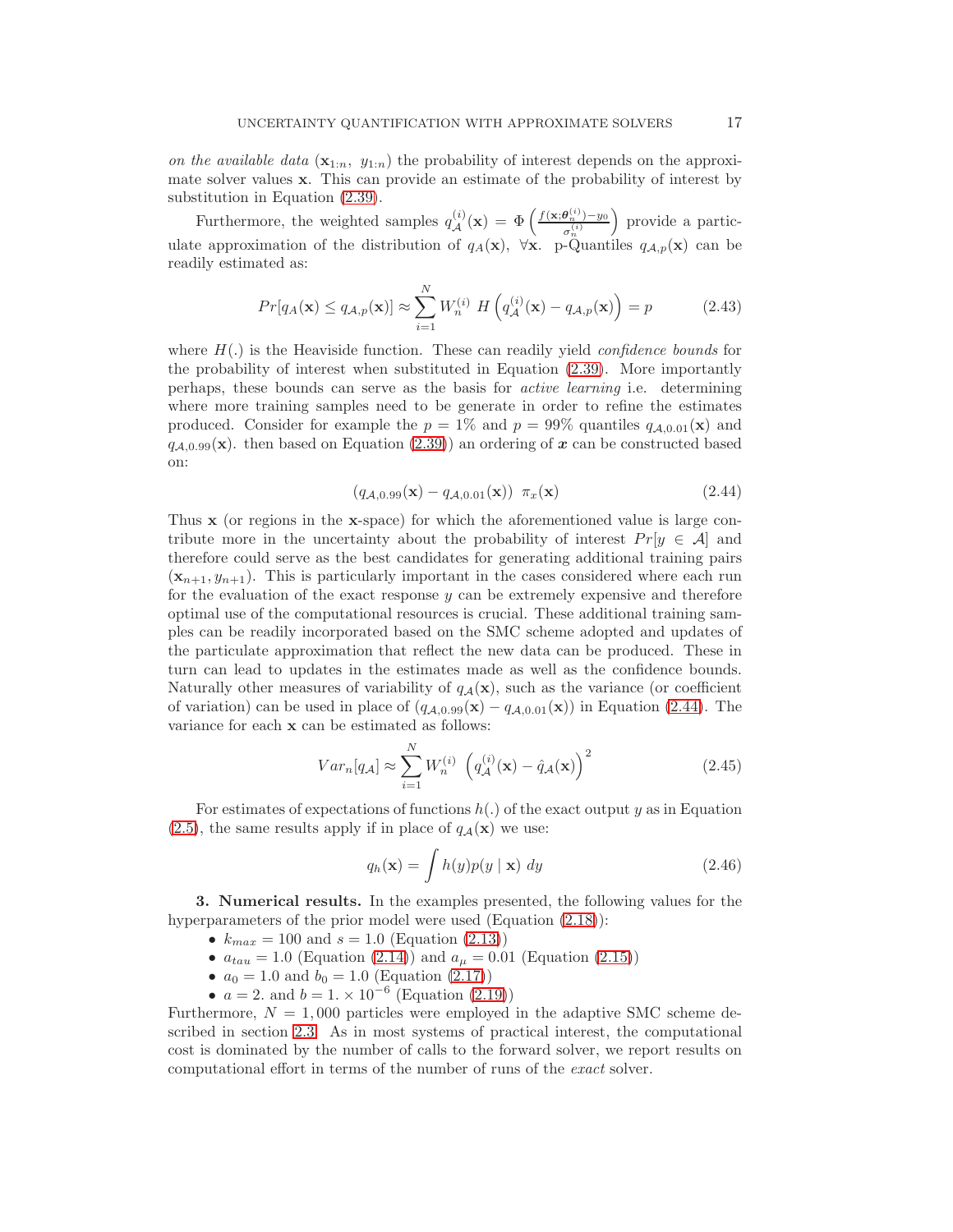3.1. Example 1. The first example involves a problem from fracture mechanics where it is known that small scale stochastic fluctuations can have a significant impact in the macroscale response. We consider cohesive interface of unit length that is pulled apart in Mode I fracture and is modeled with cohesive zone elements (Figure [3.1\)](#page-17-0). These are line (or surface in 3D) elements which are located at the interface and govern the separation process in accordance with a cohesive law. The concept of cohesive laws was pioneered by Dugdale([\[11\]](#page-26-26)) and Barenblatt([\[3\]](#page-25-2)) in order to model fracture processes and has been successfully used in a Finite Element setting by several researchers([\[33,](#page-26-27) [4,](#page-26-28) [26\]](#page-26-29)). According to these models, fracture is initiated when the interface traction exceeds a threshold  $T_c$  and progresses gradually as the separation takes place across an extended crack tip or cohesive zone and is resisted by cohesive tractions. We assume herein a simple constitutive law relating interface traction-separation as seen in Figure [3.1.](#page-17-0) Under monotonic loading the normal interface traction decays as  $T = T_c \left(1 - \frac{\delta}{\delta_c}\right)$  for  $\delta \le \delta_c$  and  $T = 0$  for  $\delta > \delta_c$ . The fracture energy  $G_c$  is given by  $G_c = T_c \delta_c/2$ . The constitutive rate equations are:

<span id="page-17-1"></span>
$$
\dot{T} = \begin{cases}\n-T_c \frac{\dot{\delta}}{\delta_c} & \text{if } \dot{\delta} > 0 \\
\frac{T}{\delta} \dot{\delta} & \text{if } \dot{\delta} < 0 \\
0 & \text{if } \delta > \delta_c\n\end{cases}
$$
\n(3.1)

At the microstructural level, the cohesive properties exhibit random variability. We adopt the following simple random field descriptions for the model parameters:

$$
T_c(z) = T_0 + \Delta T_0 U_1(z)
$$
  
\n
$$
G_c(z) = G_0 + \Delta G_0 (\rho U_1(z) + U_2(z)) \quad z \in [0, 1]
$$
\n(3.2)

where:

<span id="page-17-0"></span>
$$
U_i(z) = 2\Phi(h_i(z)) - 1, \ i = 1, 2 \tag{3.3}
$$

and  $h_1(z)$  is a zero-mean, unit variance Gaussian process with autocorrelation  $R_h(\Delta z)$  =  $E[h(z)h(z + \Delta z)] = exp{-\frac{|\Delta z|}{z_0}}$  ( $\Phi$  is the standard normal CDF). The parameter  $z_0$ controls the length scale of heterogeneity and it was taken equal to 0.1. The field  $h_2(z)$  was assumed to represent a Discretized white noise process. The parameter  $\rho$ controls the autocorrelation between the two properties and was taken equal to 0.9 which implies that areas with high  $T_c$  are more likely to have high  $G_c$  as well. Also, the values  $T_0 = 1.0$ ,  $\Delta T_0 = 0.5$ ,  $G_c = 10^{-3}$  and  $\Delta G_0 = 0.5 \times 10^{-3}$  were used.

The exact solver was a detailed finite element model consisting of 1, 000 cohesive elements of equal length with properties assigned based on the values of  $T_c(z)$  and  $G_c(z)$  at their midpoint. The mesh size is much smaller than the length scale of variability of the cohesive properties as determined by the correlation length  $z_0$  defined above. The output of interest  $y$  was the fracture energy released when a uniform separation  $\delta = 0.5 \times 10^{-3}$  was applied at the interface. The quasi-static, nonlinear calculation of the output of interest was carried out by applying separation increments of 0.5×10−<sup>6</sup> in order to capture accurately the traction-separation history (i.e. a total of 1, 000 iterations).

We considered a single approximate solver with a much coarser mesh consisting of only 10 cohesive elements of equal length, i.e. each macro-element takes the place of 100 micro-elements of the exact solver. The assigned cohesive strength  $T_c$  in each macro-element was set equal to the minimum of the cohesive strengths of the 100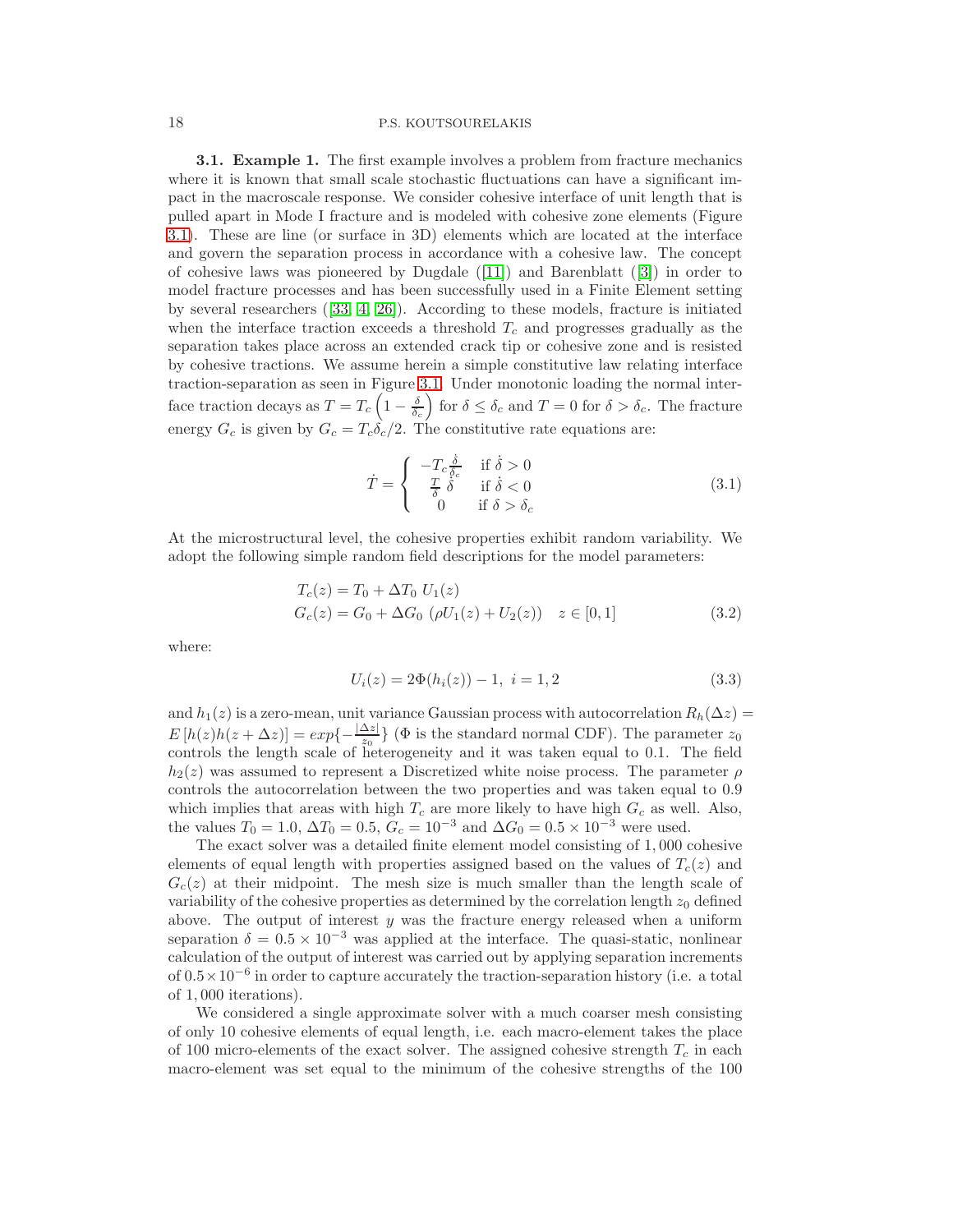

<span id="page-18-0"></span>FIG. 3.1. Cohesive interface - Cohesive Law:  $T_c$  denotes ultimate interfacial tension (when the stress reaches  $T_c$  the cohesive element is activated),  $\delta_c$  denotes the ultimate separation interface (when the separation reaches  $\delta_c$  the interface tension becomes zero) and  $G_c$  denotes the fracture energy which is equal to the area under the tension-separation curve.

corresponding micro-elements, and the fracture energy  $G_c$  equal to the average of the fracture energies of the the 100 corresponding micro-elements. In addition a displacement increment of  $0.5 \times 10^{-5}$  (in contrast to the  $0.5 \times 10^{-6}$  for the exact solver) was used in order to carry out the quasi-static, nonlinear integration of the equations of equilibrium and the constitutive model (Equation  $(3.1)$ ). As a result of these crude simplifications the approximate solver was 1, 069 faster than the exact. Figure [3.2](#page-18-1) compares the approximate and exact solver output prediction where significant discrepancies can be observed (e.g. when  $\mathbf{x} = 4 \times 10^{-4}$ ,  $y \approx 5 \times 10^{-4}$ , i.e. a 25% difference). It is also observed that the mapping from  $x$  to  $y$  is one-to-many, as the coarse model crudely smears some of the fine details that affect the response.



<span id="page-18-1"></span>Fig. 3.2. Exact y vs. Approximate x response

In order to assess the performance of the method proposed we considered the event  $y > y_0 = 5.601 \times 10^{-4}$  which corresponds to a probability  $10^{-3}$ . This was found using an advanced simulation procedure based on Sequential Monte Carlo as inthe first example  $([2, 19])$  $([2, 19])$  $([2, 19])$  $([2, 19])$ . The computational effort amounted to 1,500 calls to the exact solver and the coefficient of variation (c.o.v) of the estimate was 0.23 (based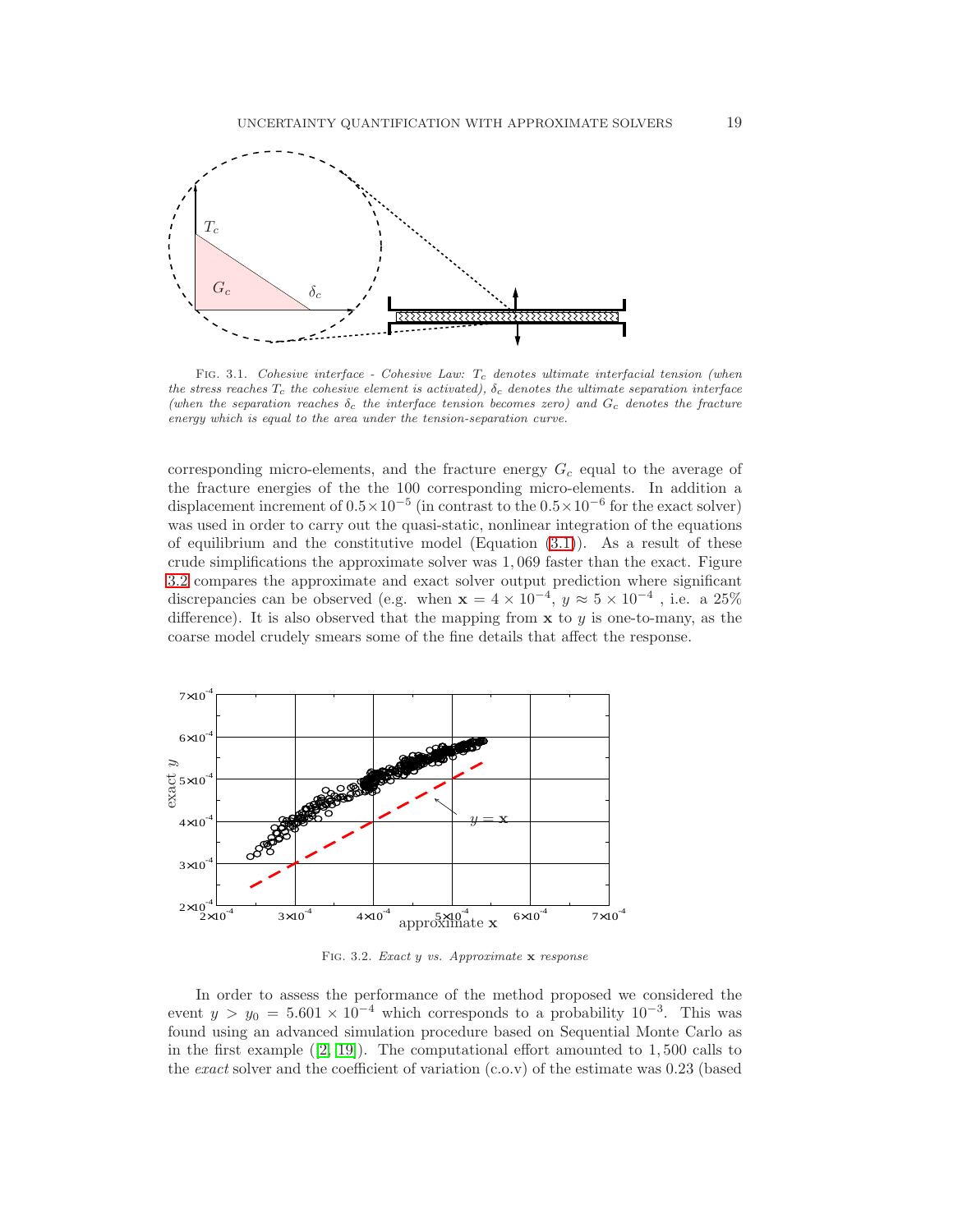

<span id="page-19-0"></span>FIG. 3.3. Cumulative distribution function for the approximate solver output  $\boldsymbol{x}$ 

on an asymptotic, and rather optimistic, bound in [\[2\]](#page-25-0)). This roughly implies that with probability 0.95, the actual probability of the event of interest is in the interval [ $0.55 \times 10^{-3}$ ,  $1.5 \times 10^{-3}$ ]. For the same c.o.v and standard Monte Carlo 18,500 calls to the exact solver would have been needed.

The density  $\pi_x$  of  $\mathbf{x} = x_1$  was estimated using the same advanced Monte Carlo scheme that required 5, 000 calls to the approximate solver. The corresponding CDF is depicted in Figure [3.3](#page-19-0) for probabilities as low as 10−<sup>5</sup> . Note that due to the reduced computational effort associated with calls to the approximate solver, the computational time for this task amounted to (approximately) 5 runs of the exact solver.

The crucial task, that of estimating  $p(y | x_1)$  involves the nonparametric Bayesian regression model discussed previously. Figure [3.4](#page-20-0) depicts posterior statistics of the regression model for various training sample sizes and Figure [3.5](#page-21-0) the posterior mean and posterior quantiles of  $q_{\mathcal{A}}(\mathbf{x})$  based on Equations [\(2.42\)](#page-15-1) and [2.43](#page-16-2) for various sam-ple sizes. Table [3.1](#page-20-1) summarizes the estimates based on the posterior mean  $\hat{q}_A(\mathbf{x})$ and confidence bounds established with  $q_{A,0.01}(\mathbf{x})$  and  $q_{A,0.99}(\mathbf{x})$ . It is noted that even with a small number of calls to the exact solver, the estimates obtained are reasonably good and most importantly the lower and upper confidence bounds always include the reference value. This is particularly important in engineering purposes as the analyst can decide whether these confidence bounds are satisfactory and if not perform additional calls to the exact solver in order to refine them. As the number of training samples increases the posterior mean approaches the true value and the credible intervals become more concentrated. A complete view of the the cdf of the exact output  $y$  is depicted in Figure 3.6 based on 150 training samples.

3.2. Example 2. We consider a problem in nonlinear solid mechanics that illustrates the capabilities of the proposed methodology and the the significant improvements in computational efficiency even when very crude approximate solvers are selected. A random two-phase medium consisting of two elastic-perfectly-plastic materials occupies the unit square in 2D and is subjected to plane stress loading conditions. It was assumed that the matrix phase (white in Figure [3.7\)](#page-22-0) had a yield stress  $\sigma_{yield}^{matrix} = 0.1$  and the *inclusion* phase (black in Figure [3.7\)](#page-22-0) a yield stress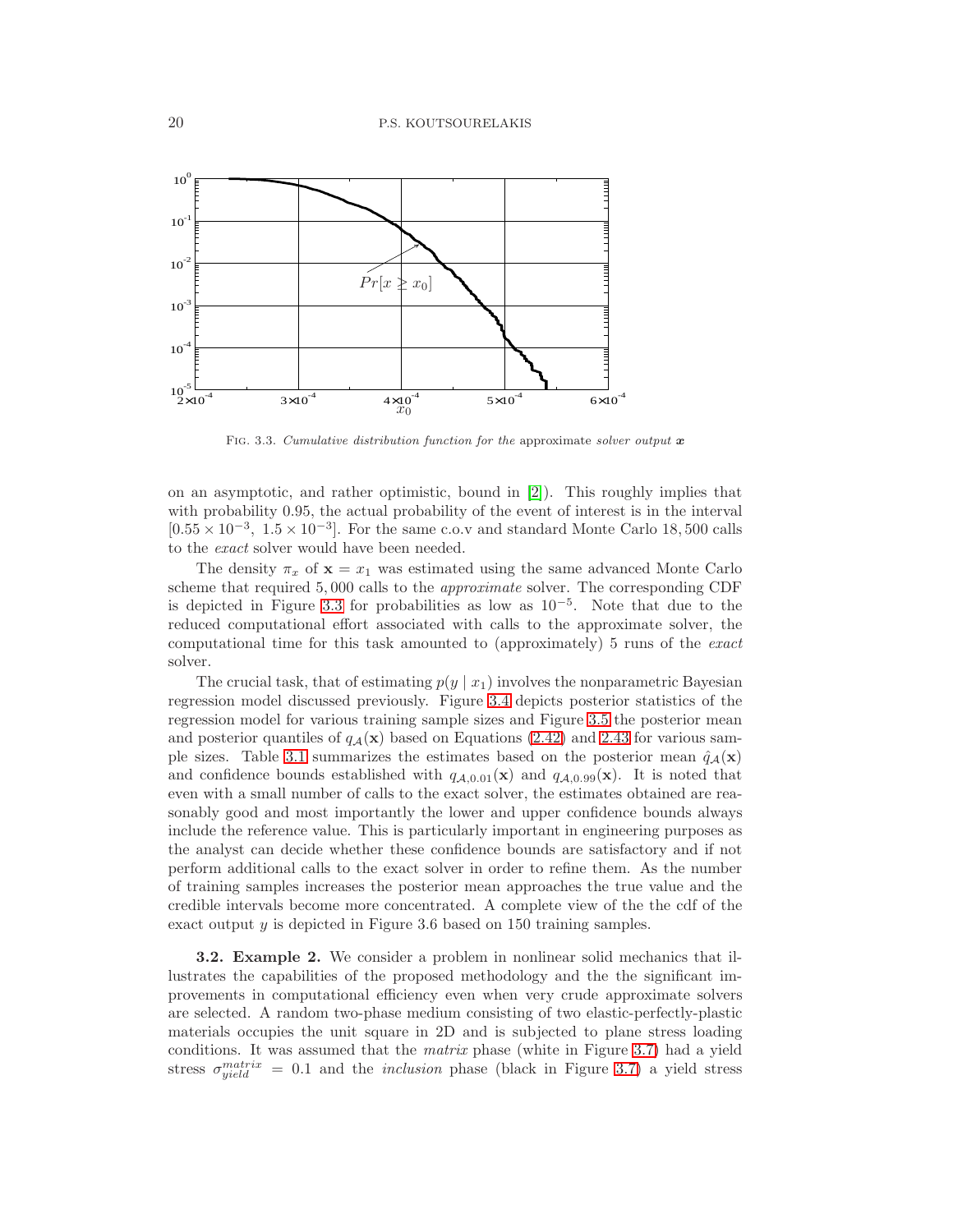

<span id="page-20-0"></span>FIG. 3.4. Posterior mean of  $f(\mathbf{x}; \theta)$  and and posterior density of  $\sigma$  (Equation [\(2.6\)](#page-4-0)) for various training sample sizes

TABLE 3.1 Estimates of  $Pr[y > y_0 = 5.601 \times 10^{-4}]$  and computational effort (the latter is measured in number equivalent number of calls to the exact solver

<span id="page-20-1"></span>

| Number     | Posterior             | Posterior             | Posterior             | Computational |
|------------|-----------------------|-----------------------|-----------------------|---------------|
| of samples | mean                  | quantile $1\%$        | quantile $99\%$       | <b>Effort</b> |
| 10         | $6.36 \times 10^{-3}$ | $5.91 \times 10^{-7}$ | $7.17 \times 10^{-2}$ | LЭ            |
| 50         | $1.75 \times 10^{-3}$ | $7.39 \times 10^{-4}$ | $3.55 \times 10^{-3}$ | 55            |
| 150        | $1.01 \times 10^{-3}$ | $7.07 \times 10^{-4}$ | $1.42 \times 10^{-3}$ | $155\,$       |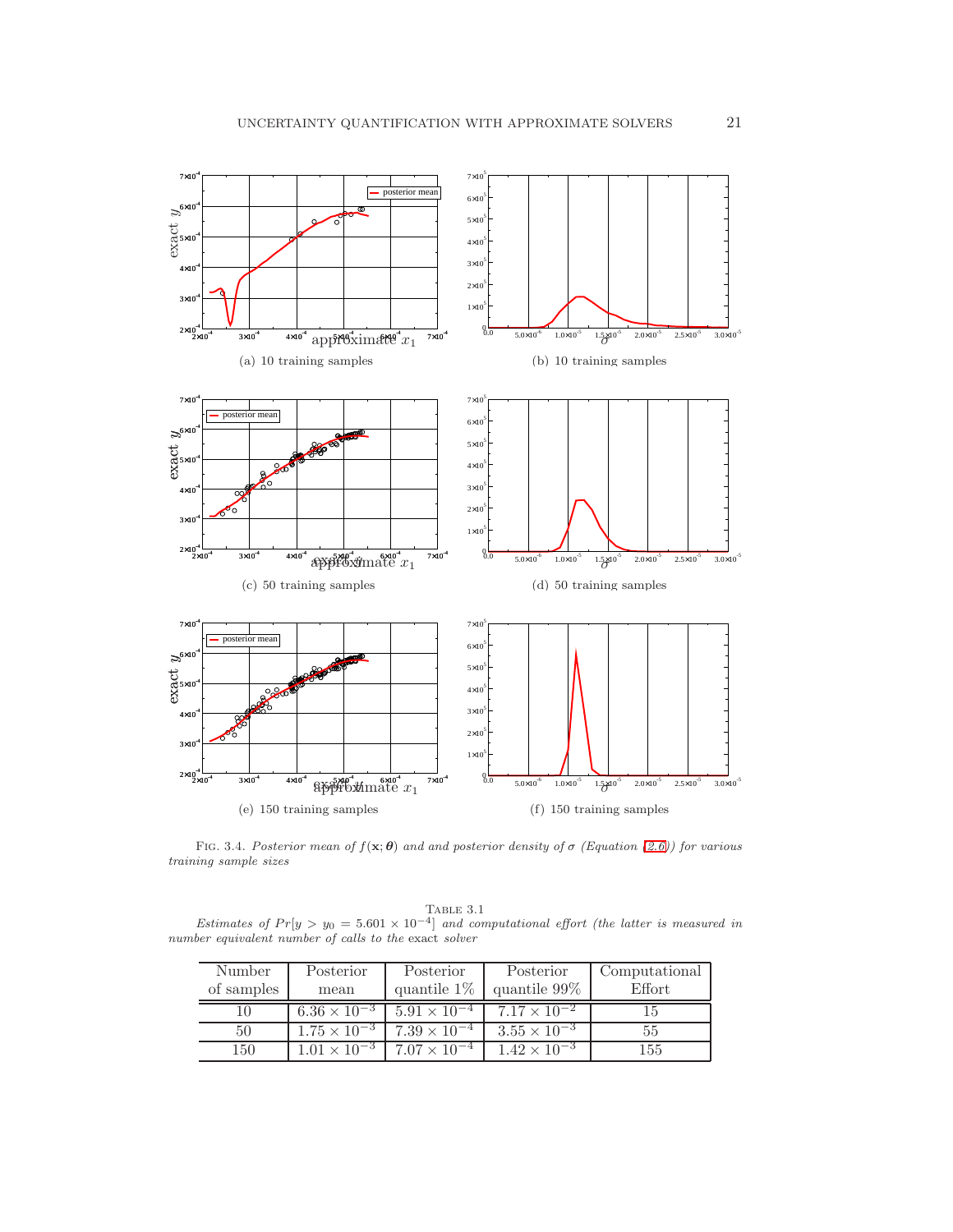

<span id="page-21-0"></span>FIG. 3.5. Posterior mean and quantiles for  $Pr[y \geq 5.601 \times 10^{-4} | x]$  based on various sample sizes



FIG. 3.6. Posterior mean and quantiles for  $Pr[y \ge y_0]$ ,  $\forall y_0$  based on 150 training samples

 $\sigma_{yield}^{inclusion} = 1.0$  The same elastic properties were assumed for both phases (elastic modulus  $E = 1.0$  and Poisson's ratio  $\nu = 0.3$ ) and the von-Mises yield criterion was used. The stochasticity in the problem is introduced by the distribution of the black discs of diameter  $d = 0.0859375$  whose centers are assumed to follow a Poisson point process on the unit square. The intensity of the point process is selected so that the volume fraction of the inclusion phase is 65%. This was intentionally chosen to be close to the percolation threshold of 68%([\[34\]](#page-26-30)) in order to have realizations where the inclusion phase was connected and disconnected. In the former case, the load-bearing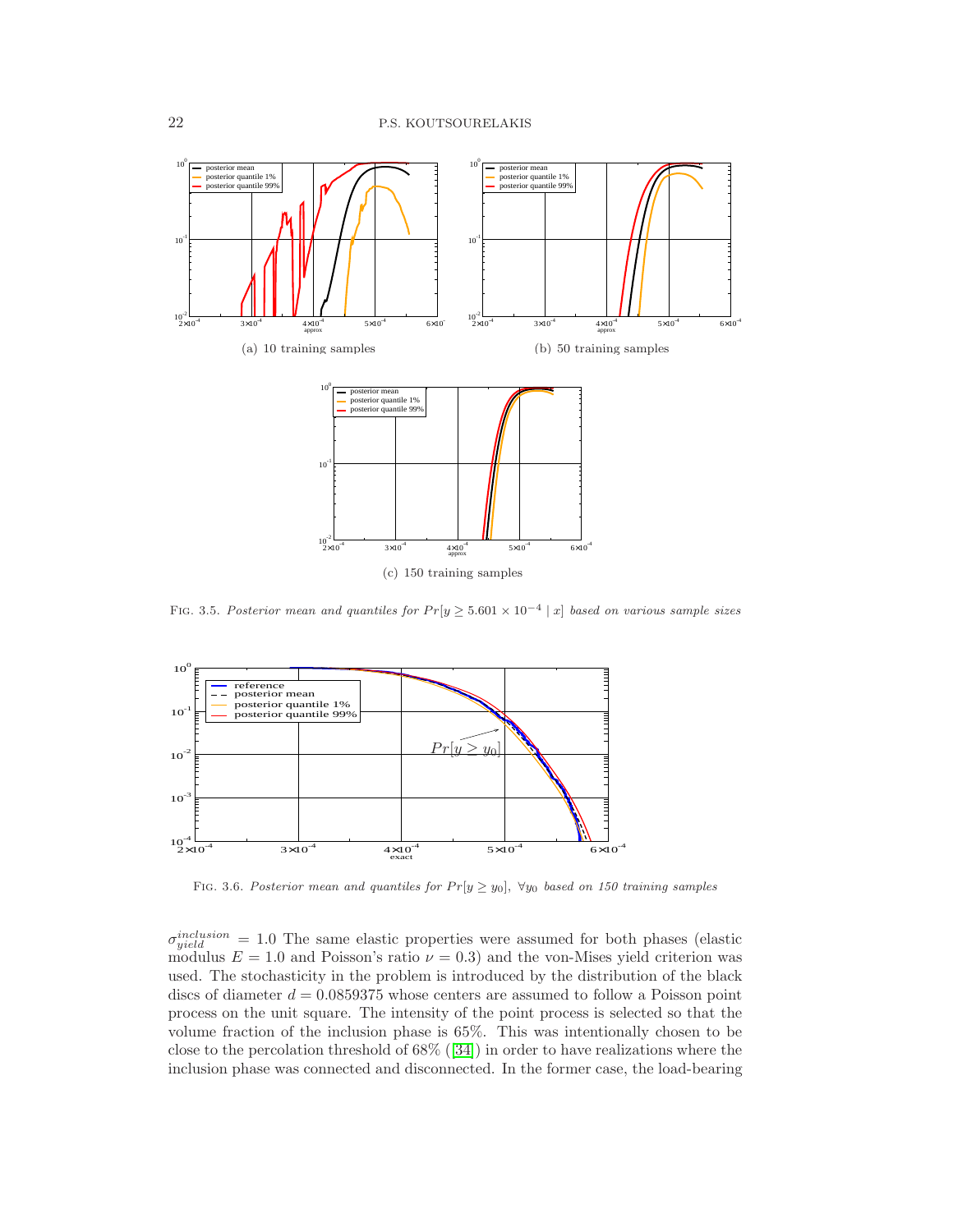capacity (in the horizontal direction) of the specimen is high as the strong, inclusion phase forms a network that carries the load, whereas in the disconnected case, the load-bearing capacity is lower and determined by the yield stress of the matrix phase. Hence the stochastic geometry completely determines the mechanical behavior of the system. The vector of uncertain parameters  $\xi$  (Equation [\(2.2\)](#page-2-1)) consists of the number of inclusion disks and the coordinates of their centers. As the former is a random variable (following a Poisson distribution) the corresponding  $\pi_{\xi}(\xi)$  has support in spaces of varying dimension and non-zero probability for arbitrarily large d where  $\xi \in \mathbb{R}^d$ . It should be noted however that on average there are 181 disks and  $dim(\mathbf{\xi}) = 1 + 2$  181 = 363. Usual dimension reduction techniques based on second order properties would be extremely misleading in this case as higher order statistics of the random medium (relating to connectivity) dominate mechanical response.



(a) Connected inclusion phase (high strength) (b) Disconnected inclusion phase (low strength)

### <span id="page-22-0"></span>FIG. 3.7. Example 2

The exact model corresponds to a Finite Element solver with  $128 \times 128$  elements i.e. 11 elements per inclusion diameter and  $\approx 33,000$  dof, of the governing equations of equilibrium:

$$
\nabla \cdot \hat{\boldsymbol{\sigma}} = 0 \tag{3.4}
$$

where  $\hat{\sigma}$  is the Cauchy stress tensor and :

$$
\dot{\hat{\sigma}} = \mathbf{c} : (\dot{\boldsymbol{\epsilon}} - \dot{\boldsymbol{\epsilon}}^p) \tag{3.5}
$$

the constitutive rate equations with  $\epsilon$  and  $\epsilon^p$  being the total and plastic strain tensors respectively.

The yield stress was assumed constant within each element and equal to the yield stress of the the phase occupying the majority of its area. The response of interest  $y$ was the ultimate strength of the specimen in the horizontal direction and the average computational time was  $\approx 700$ sec on a single CPU.

A single *approximate* model was used (i.e.  $M = 1$ ) which corresponds to Finite Element solver on a uniform  $8 \times 8$  mesh and 128 dof. Constant yield stress was assigned to each of the 64 elements based on the log-average of the yield stress within each element (Figure [3.8\(b\)\)](#page-23-0). Hence if  $\mathcal{D}_e$  is the subdoman occupied by element  $e$ ,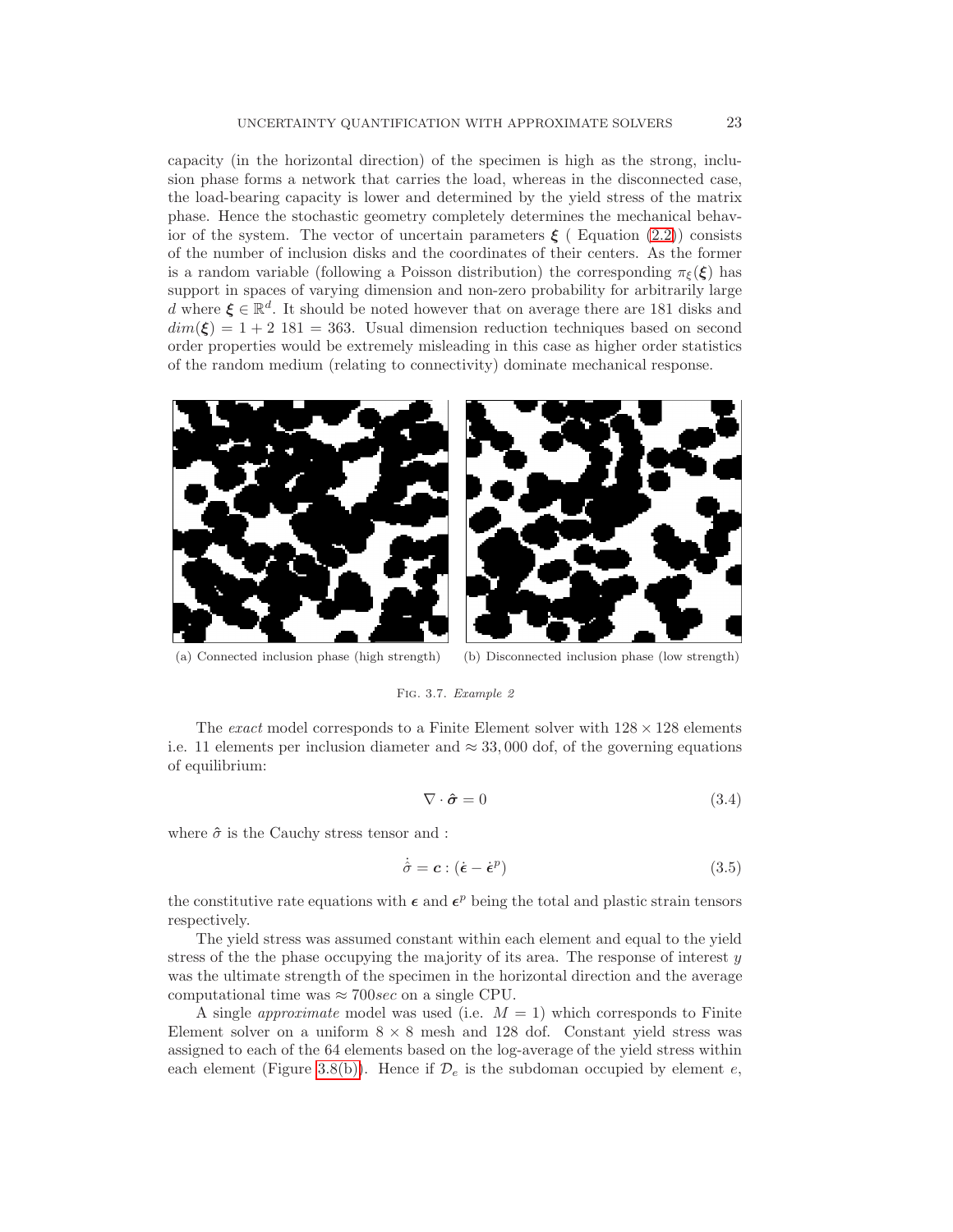its yield stress  $\sigma_{yield,e} = \exp\{\frac{1}{|\mathcal{D}|}\}$  $\frac{1}{|\mathcal{D}_e|} \int_{\mathcal{D}_e} \log (\sigma_{yield}(s)) ds \}.$  The computational time for calculating the ultimate strength  $\mathbf{x} = x_1$  was 0.15 sec, i.e.  $\approx 4,700$  times faster than the exact model. It is obvious that such a solver introduces a significant error as it does not sufficiently resolve the governing PDEs and smears out the connectivity details that determine the ultimate strength of the specimen. Furthermore, the logaverage rule used to determine the yield stress of the elements does not represent a consistent upscaling scheme of the material model. This discrepancy can be seen in Figure [3.9](#page-23-1) which depicts 100 pairs of approximate  $x$  vs. exact response  $y$ . It is also observed that the mapping from  $x_1$  to  $y$  is one-to-many as the approximate model blurs some of the important microstructural details.



(a) Exact model -  $128 \times 128$  mesh (700 sec) (b) Approximate model -  $8 \times 8$  mesh (0.15 sec)

<span id="page-23-0"></span>Fig. 3.8. Exact vs. Approximate solvers



<span id="page-23-1"></span>Fig. 3.9. Exact y vs. Approximate x response

In order to compare the performance of the method we considered the event  $y > y_0 = 0.521$  which corresponds to a probability  $10^{-3}$ . This was found using an advanced simulation procedure based on Sequential Monte Carlo as discussed in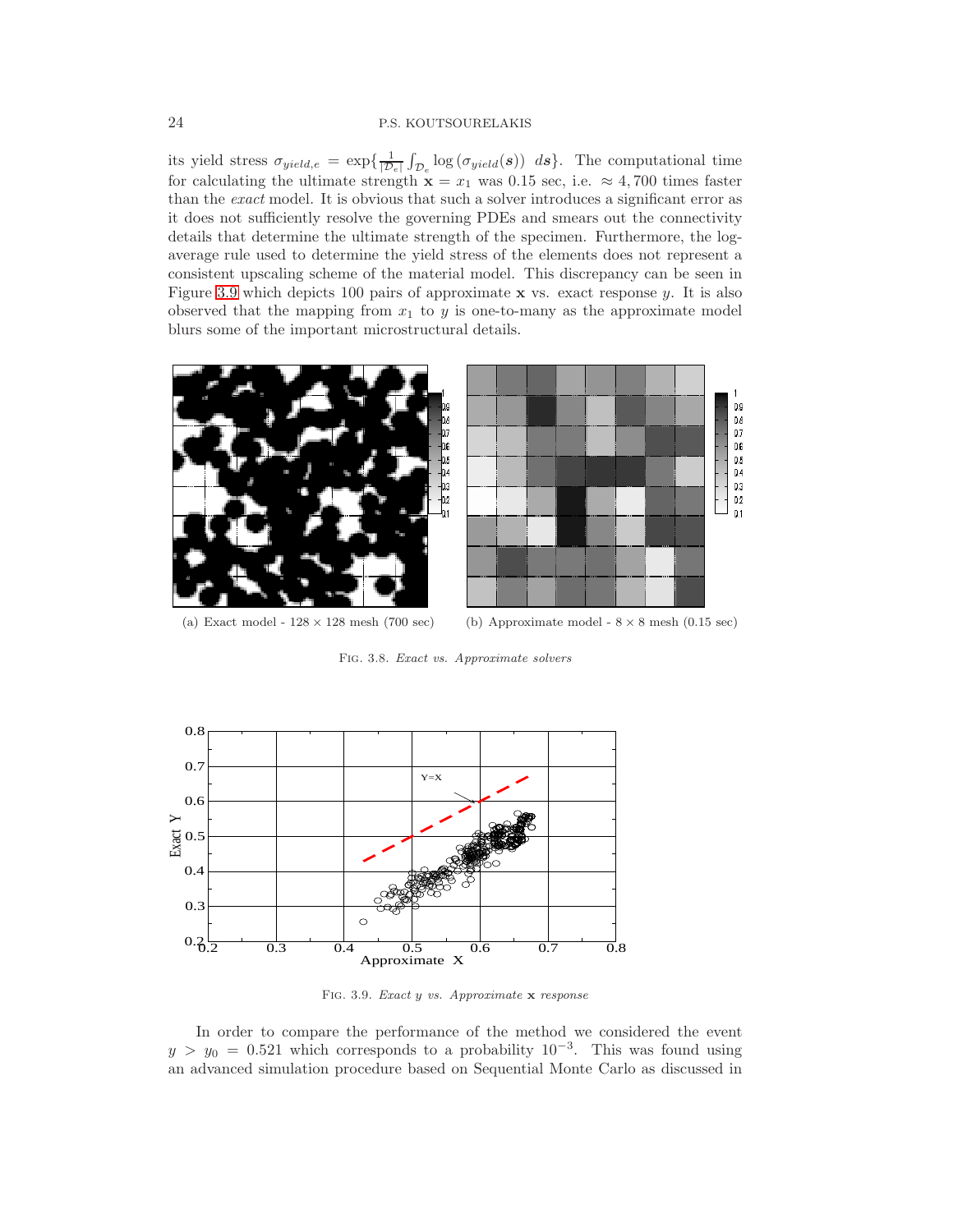

<span id="page-24-0"></span>Fig. 3.10. Cumulative distribution function for the approximate solver output

detailin  $(25, 14, 19)$  $(25, 14, 19)$  $(25, 14, 19)$ . The computational effort amounted to  $1,500$  calls to the exact solver and the coefficient of variation  $(c.o.v)$  of the estimate was 0.23 (based on an asymptotic, and rather optimistic, bound in [\[2\]](#page-25-0)). This roughly implies that with probability 0.95, the actual probability of the event of interest is in the interval  $[0.55 \times 10^{-3}, 1.5 \times 10^{-3}]$ . It should be noted that to achieve the same c.o.v with standard Monte Carlo, 18, 500 calls to the exact solver would have been needed.

The density  $\pi_x$  of  $\mathbf{x} = x_1$  was estimated using the same advanced Monte Carlo scheme that required 5, 000 calls to the approximate solver. The corresponding cdf is depicted in Figure [3.10](#page-24-0) for probabilities as low as 10−<sup>5</sup> . Note that due to the reduced computational effort associated with calls to the approximate solver, the effective computational time for this task amounted to (approximately) 1 call to the exact solver.

As with the previous example Figure [3.11](#page-28-0) depicts posterior statistics of this model for various training sample sizes. Figure [3.12](#page-29-0) depicts the posterior mean and posterior quantiles of  $q_{\mathcal{A}}(x)$  based on Equations [\(2.42\)](#page-15-1) and [\(2.43\)](#page-16-2) for various sample sizes. Table [3.2](#page-24-1) summarizes the estimates based on the posterior mean  $\hat{q}_A(\mathbf{x})$  and confidence bounds established with  $q_{A,0.01}(\mathbf{x})$  and  $q_{A,0.99}(\mathbf{x})$ . It is noted that good estimates of the actual output statistic can be obtained at a fraction of the computational cost. Furthermore good confidence bounds are readily obtained for all sample sizes. The same good quality in the results is also observed in the estimates of the whole cdf of the exact output which is depicted in Figure [3.13](#page-29-1) for 100 training samples.

Table 3.2 Estimates of  $Pr[y > y_0 = 0.521]$  and computational effort (the latter is measured in number equivalent number of calls to the exact solver

<span id="page-24-1"></span>

| Number<br>of samples | Posterior<br>mean     | Posterior<br>quantile $1\%$ | Posterior<br>quantile 99% | Computational<br>Effort |
|----------------------|-----------------------|-----------------------------|---------------------------|-------------------------|
| 10                   | $1.47 \times 10^{-2}$ | $2.33 \times 10^{-4}$       | $3.80 \times 10^{-1}$     |                         |
| 20                   | $6.24 \times 10^{-3}$ | $3.56 \times 10^{-3}$       | $1.90 \times 10^{-2}$     | 21                      |
| 30                   | $2.64 \times 10^{-3}$ | $3.50 \times 10^{-4}$       | $8.55 \times 10^{-3}$     | 31                      |
| 50                   | $2.64 \times 10^{-3}$ | $4.25 \times 10^{-4}$       | $5.23 \times 10^{-3}$     | 51                      |
| 100                  | $1.06 \times 10^{-3}$ | $4.75 \times 10^{-4}$       | $2.14 \times 10^{-3}$     | 101                     |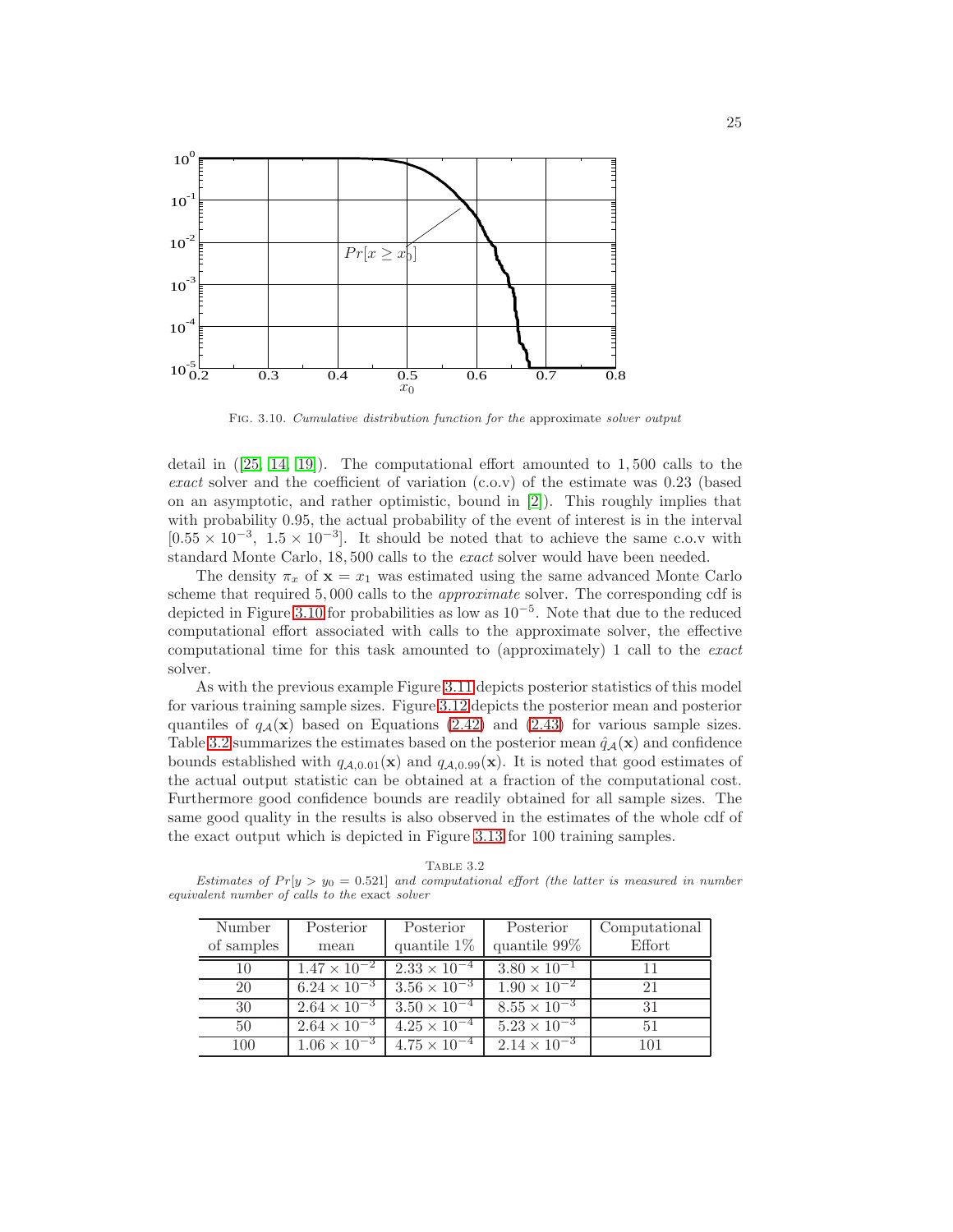We examined the same problem using  $M = 2$  approximate solvers. In addition to the approximate solver discussed earlier we considered a second FE model with the same mesh of 64 elements (Figure [3.8\(b\)\)](#page-23-0). The yield stress  $\sigma_{yield,e}$  for each element e was now determined by averaging i.e.  $\sigma_{yield,e} = \frac{1}{D}$  $\frac{1}{|\mathcal{D}_e|} \int_{\mathcal{D}_e} \sigma_{yield}(s) ds$ . This is again a non-consistent rule with the exact constitutive model and would yield approximate solutions. Furthermore due to the concavity of the log-function and Jensen's inequality, the assigned yield stresses  $\sigma_{yield,e}$  were smaller in the first model and as a result the predicted approximate outputs  $x_1 < x_2$ .

Figure [3.14](#page-30-0) depicts 50 triplets  $(x_1, x_2, y)$  comparing the exact output with the approximate solutions provided by the two reduced models. It is expected that the addition of the second model will yield more information about  $y$  that can be readily taken into account by the Bayesian framework presented. The joint pdf  $\pi_x(x_1, x_2)$ was estimated using 5,000 calls to each solver (i.e. total 10,000) which due to their reduced computational cost amounted to the equivalent of  $\approx 2$  runs of the exact solver.

Figure [3.15](#page-30-1) depicts posterior statistics of the regression model for 50 training samples. Finally Figure [3.16](#page-30-2) illustrates the complete cdf of the exact output y based on the same number of training samples. The computational effort for obtaining this result is equivalent to 52 calls to the exact solver (i.e. 2 for estimating  $\pi_x$  and 50 for obtaining the training data. The addition of the second predictor  $x_2$  offers a significant improvement w.r.t. Figure [3.13](#page-29-1) not only in terms of accuracy but also in terms computational efficiency since the latter result required effectively 101 calls to the exact solver.

4. Conclusions. The majority of systems of physical and engineering interest are characterized by a large number of uncertainties. These are non-Gaussianly distributed and quite frequently their higher-order properties play a decisive role in the statistics of the response/output. While Monte Carlo techniques provide the only general method for uncertainty quantification in such systems and despite the significant progress of recent years, they might still require an infeasible number of calls to the forward solver. The present paper introduced a Bayesian framework where outputs from approximate, inexpensive solvers can be rigorously utilized in order to accelerate the solution process. We made use of a flexible, non-parametric Bayesian model and a general SMC-based inference engine that is able to establish a quantitative link between approximate and exact solver. This can in turn be used to produce estimates for the output statistics of interest and rigorous confidence bounds. While this capability was not utilized in the examples presented, these credible intervals can assist in minimizing the number of calls to the exact solver by performing runs in selected regions that will be most informative. Furthermore it offers the capability of utilizing multiple approximate solvers and it opens the door for designing or optimizing systems in the presence of uncertainties based on establishing functions of the output statistics with respect to the design variables.

#### REFERENCES

- <span id="page-25-1"></span>[1] C. ANDRIEU, N. DE FREITAS, AND A. DOUCET, Robust Full Bayesian Learning for Radial Basis Networks, Neural Computation, 13 (2001), pp. 2359–2407.
- <span id="page-25-0"></span>[2] S.K. Au AND J. BECK, Estimation of small failure probabilities in high dimensions by subset simulation, Probabilistic Engineering Mechanics, 16 (2001), pp. 263–277.
- <span id="page-25-2"></span>[3] G.I. BARENBLATT, The mathematical theory of equilibrium of cracks in brittle fracture, Advances in Applied Mechanics, 7 (1962), p. 55.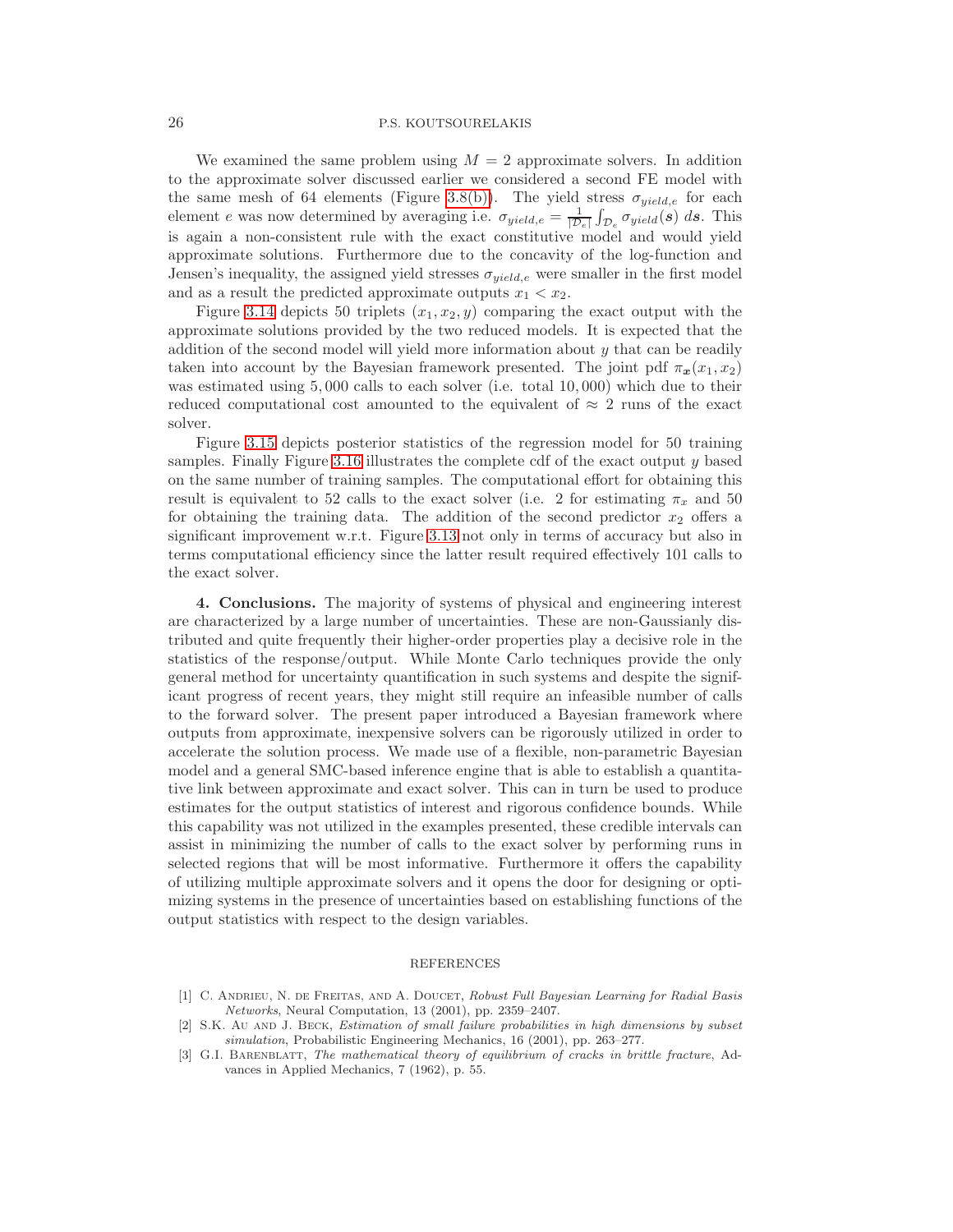- <span id="page-26-28"></span>[4] G.T. CAMACHO AND M. ORTIZ, Computational modeling of impact damage in brittle materials, International Journal of Solids and Structures, 33 (1996), p. 2899.
- <span id="page-26-23"></span>[5] N Chopin, Central limit theorem for sequential monte carlo methods and its application to bayesian inference, ANNALS OF STATISTICS, 32 (2004), pp. 2385 – 2411.
- <span id="page-26-22"></span>[6] P. Del Moral, Feynman-Kac Formulae: Genealogical and Interacting Particle Systems with Applications, Springer New York, 2004.
- <span id="page-26-21"></span>[7] P. Del Moral, A. Doucet, and A. Jasra, Sequential monte carlo for bayesian computation (with discussion), in Bayesian Statistics 8, Oxford University Press, 2006.
- <span id="page-26-20"></span>[8] P. DEL MORAL, A. DOUCET, AND A. JASRAU, Sequential Monte Carlo Samplers, Journal of the Royal Statistical Society B, 68 (2006), pp. 411–436.
- <span id="page-26-24"></span>[9] A. DOUCET, M. BRIERS, AND S. SENECAL, Efficient block sampling strategies for sequential monte carlo, Journal of Computational and Graphical Statistics, 15 (2006), pp. 693-711.
- <span id="page-26-19"></span>[10] A. DOUCET, J. F. G. DE FREITAS, AND N. J. GORDON, eds., Sequential Monte Carlo Methods in Practice, Springer New York, 2001.
- <span id="page-26-26"></span>[11] D.S. DUGDALE, Yielding of steel sheets containing clits, Journal of the Mechanics and Physics of Solids, 8 (1960), p. 100.
- <span id="page-26-3"></span>[12] B. Ganapathysubramanian and N. Zabaras, Sparse grid collocation schemes for stochastic natural convection problems, Journal of Computational Physics, 225 (2007), pp. 652–685.
- <span id="page-26-12"></span>[13] A. Gelman, J.B. Carlin, H.S. Stern, and D.B. Rubin, Bayesian Data Analysis, Chapman & Hall/CRC, 2nd ed., 2003.
- <span id="page-26-5"></span>[14] A. Gelman and X.L. Meng, Simulating normalizing constants: from importance sampling to bridge sampling to path sampling, Statistical Science, 13 (1998), pp. 163–185.
- <span id="page-26-25"></span><span id="page-26-1"></span>[15] R. Ghanem and P. Spanos, Stochastic Finite Elements: A Spectral Approach, Springer-Verlag, 1991.
- [16] PJ GREEN, Reversible jump markov chain monte carlo computation and bayesian model determination, 82 (1995), pp. 711 – 732.
- <span id="page-26-13"></span>[17] W. JEFFERYS AND J. BERGER, Ockhams razor and bayesian analysis, Amer. Sci., 80 (1992), pp. 64–72.
- <span id="page-26-10"></span>[18] G.S. KIMELDORF AND G. WAHBA, A correspondence between bayesian estimation on stochastic processes and smoothing by splines, Ann. Math. Statist., 41 (1971), pp. 495–502.
- <span id="page-26-7"></span>[19] P.S. Koutsourelakis, Design of complex systems in the presence of large uncertainties: A statistical approach, Computer Methods in Applied Mechanics and Engineering, in press (2008).
- <span id="page-26-11"></span>[20] M.S. LEWICKI AND T. J. SEJNOWSKI, Learning overcomplete representations, Neural Computation, 12 (2000), pp. 337–365.
- <span id="page-26-9"></span>[21] F. LIANG, M. LIAO, AND M. MUKHERJEE, S. NAD WEST, Nonparametric bayesian kernel models, tech. report, ISDS Discussion Paper, Duke University, 2006.
- <span id="page-26-18"></span><span id="page-26-16"></span>[22] J.S. Liu, Monte Carlo Strategies in Scientific Computing, Springer Series in Statistics, Springer, 2001.
- [23] S.N. MACEACHERN, M. CLYDE, AND J.S. LIU, Sequential importance sampling for nonparametric bayes models: The next generation, The Canadian Journal of Statistics / La Revue Canadienne de Statistique, 27 (1998), pp. 251–267.
- <span id="page-26-15"></span>[24] I. MURRAY AND Z. GHAHRAMANI, A note on the evidence and bayesian occams razor, tech. report, Gatsby Unit Technical Report GCNU-TR 2005-003, 2005.
- <span id="page-26-29"></span><span id="page-26-6"></span>[25] R. M. Neal, Annealed importance sampling, Statistics and Computing, 1 (2001), pp. 125–139.
- [26] M. ORTIZ AND A. PANDOLFI, Finite-deformation irreversible cohesive elements for threedimensional crack propagation analysis, International Journal for Numerical Methods in Engineering, 44 (1999), p. 1267.
- <span id="page-26-14"></span>[27] C.E. RASMUSSEN AND Z. GHAHRAMANI, Occam's razor, in Neural Information Processing Systems 13, 2001, pp. 294–300.
- <span id="page-26-4"></span>[28] C. E. Rasmussen and Z. Ghahramani, Bayesian monte carlo., in Advances in Neural Information Processing Systems 15, MIT Press, 2003.
- <span id="page-26-17"></span>[29] C. P. Robert and G. Casella, Monte Carlo Statistical Methods, Springer New York, 2nd ed., 2004.
- <span id="page-26-8"></span>[30] ME Tipping, Sparse bayesian learning and the relevance vector machine, Journal of Machine Learning Research,, 1 (2001), pp. 211–244.
- <span id="page-26-2"></span><span id="page-26-0"></span>[31] N. Wiener, The homogeneous chaos, Amer. J. Math., 60 (1938), pp. 897–936.
- [32] D. XIU AND J.S. HESTHAVEN, High order collocation methods for the differential equation with random inputs, SIAM Journal on Scientific Computing, (2005), pp. 1118–1139.
- <span id="page-26-27"></span>[33] X.P. XU AND A. NEEDLEMAN, Numerical simulations of fast crack growth in brittle solids, Journal of the Mechanics and Physics of Solids, 42 (1994), p. 1397.
- <span id="page-26-30"></span>[34] C.L.Y. YEONG AND S. TORQUATO, Reconstructing Random Media I and II, Physical Review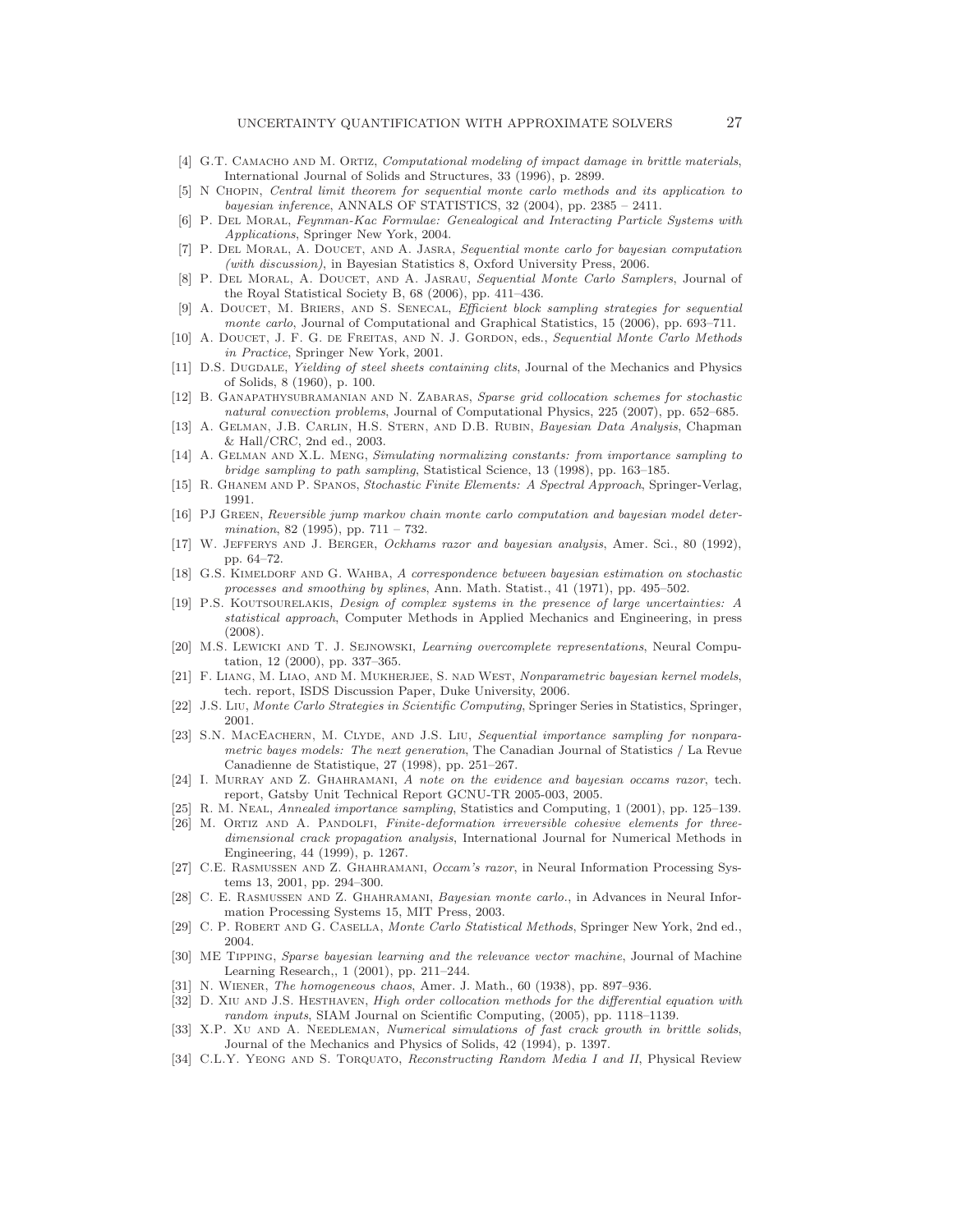E, 58 (1998), pp. 224–233.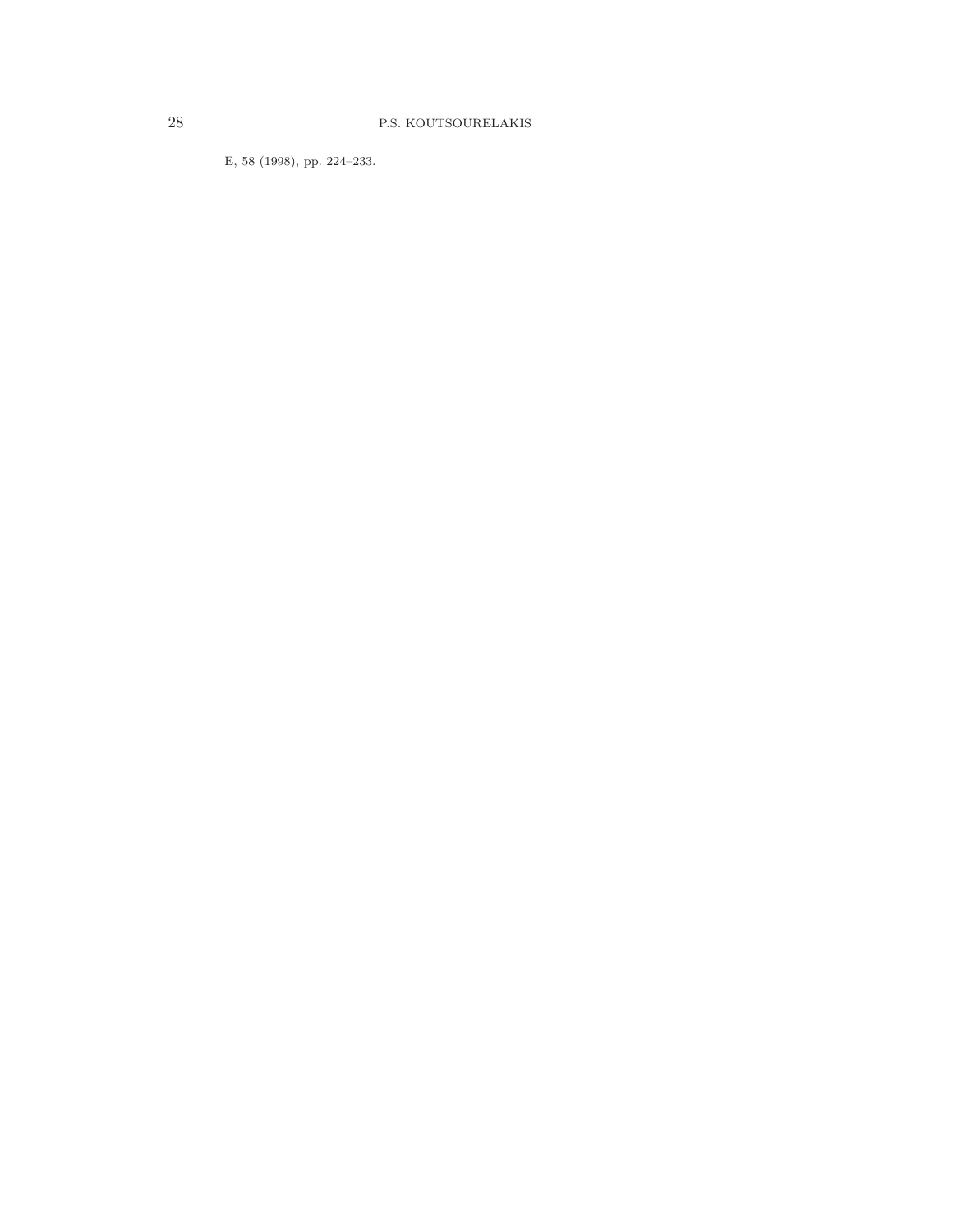

<span id="page-28-0"></span>FIG. 3.11. Posterior mean of  $f(\mathbf{x}; \theta)$  and posterior density  $\sigma$  for various training sample sizes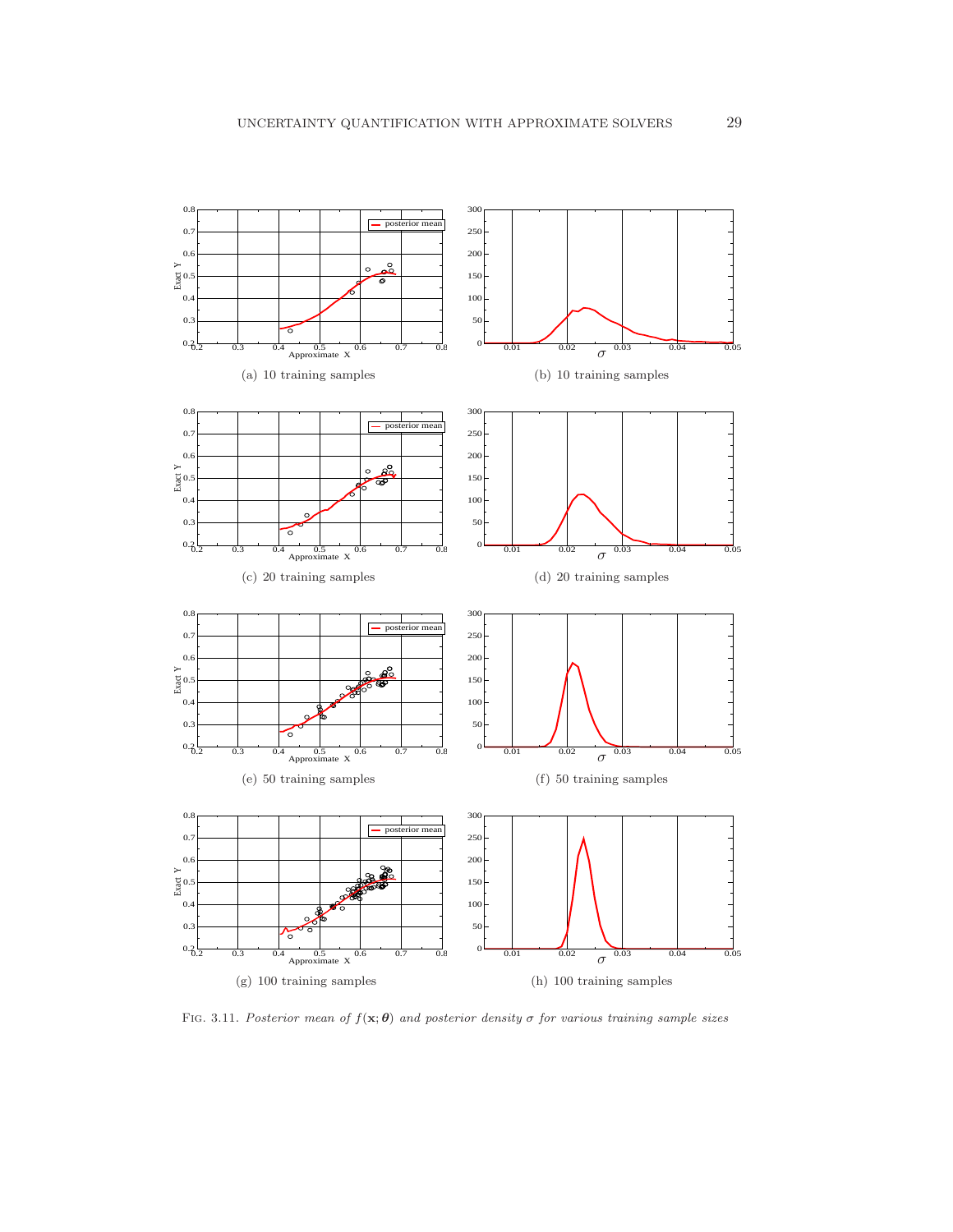

<span id="page-29-0"></span>FIG. 3.12. Posterior mean and quantiles for  $Pr[y \ge 0.521 | x]$  based on various sample sizes



<span id="page-29-1"></span>FIG. 3.13. Posterior for  $Pr[y \ge y_0] \ \forall y_0$  based on 100 training samples